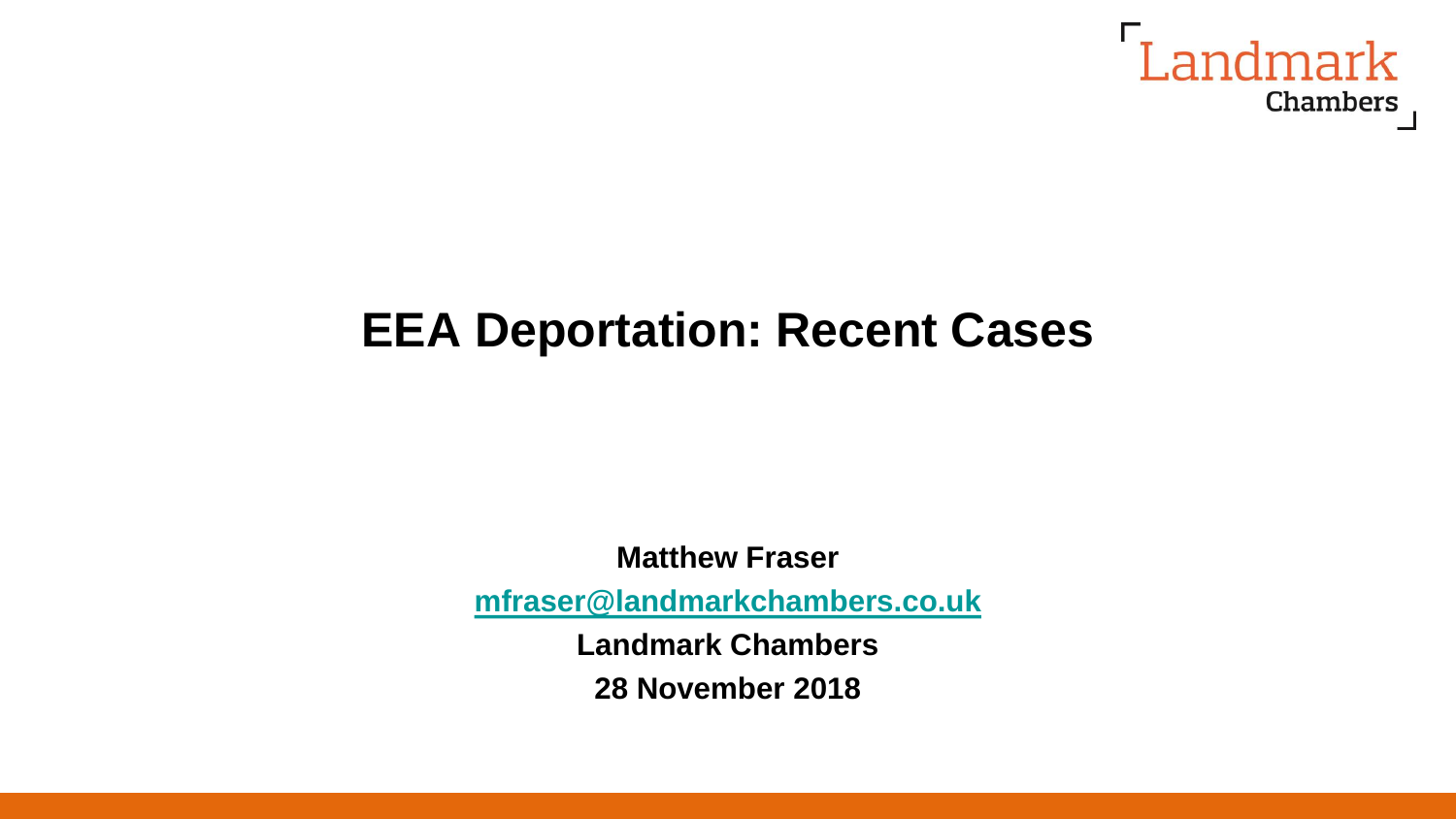### **Legislation**



- Council Directive 2004/38/EC of the 29th April 2004 on the right of citizens of the Union and their family members to move and reside freely within the territory of the Member States ('**the Directive**')
- Immigration (European Economic Area) Regulations 2016 ('**the Regulations**')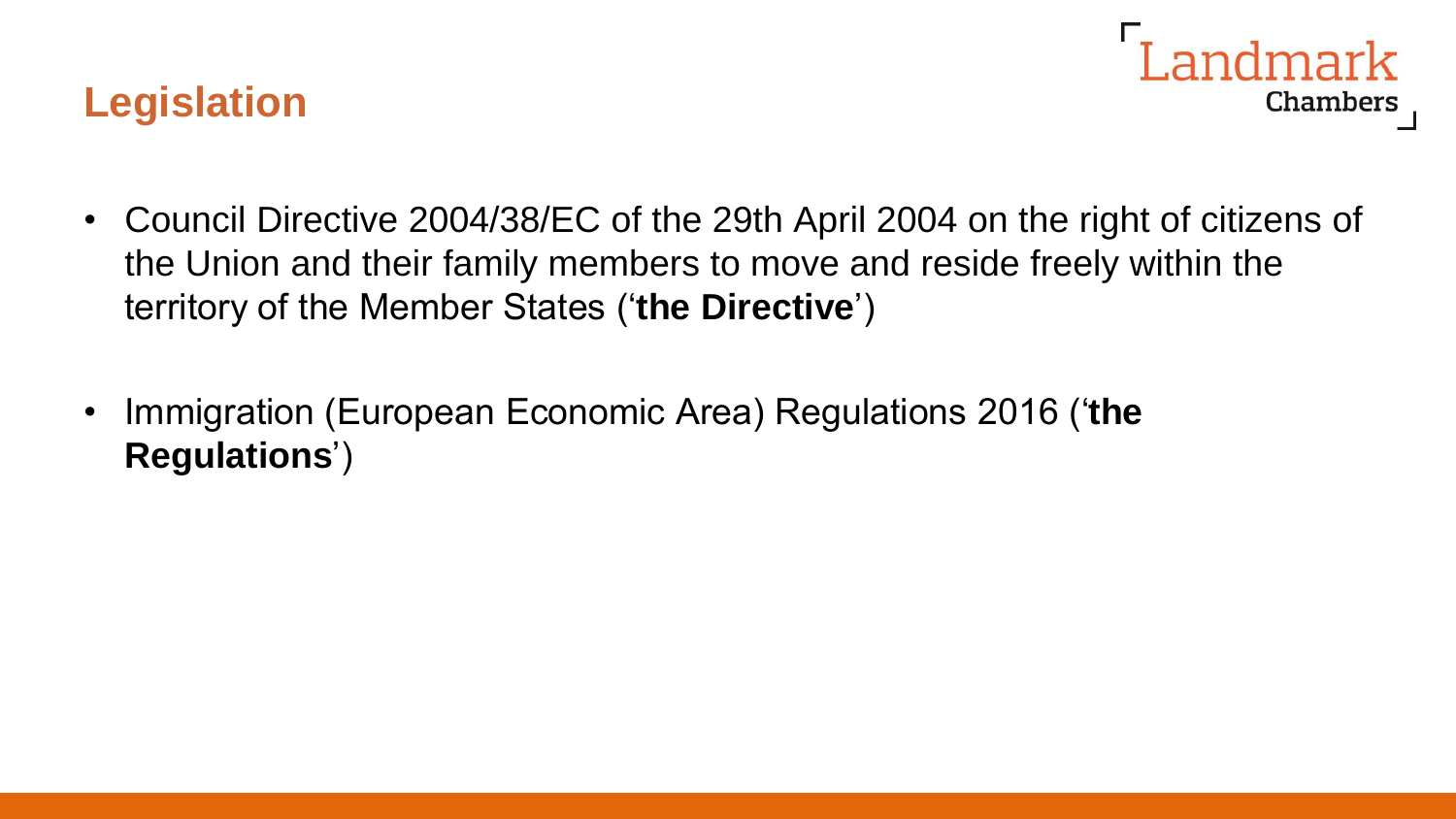



- European Economic Area (EEA) administrative removal (Version 4.0) (Dec 17)
- EEA decisions on grounds of public policy and public security (Version 3.0) (Dec 17)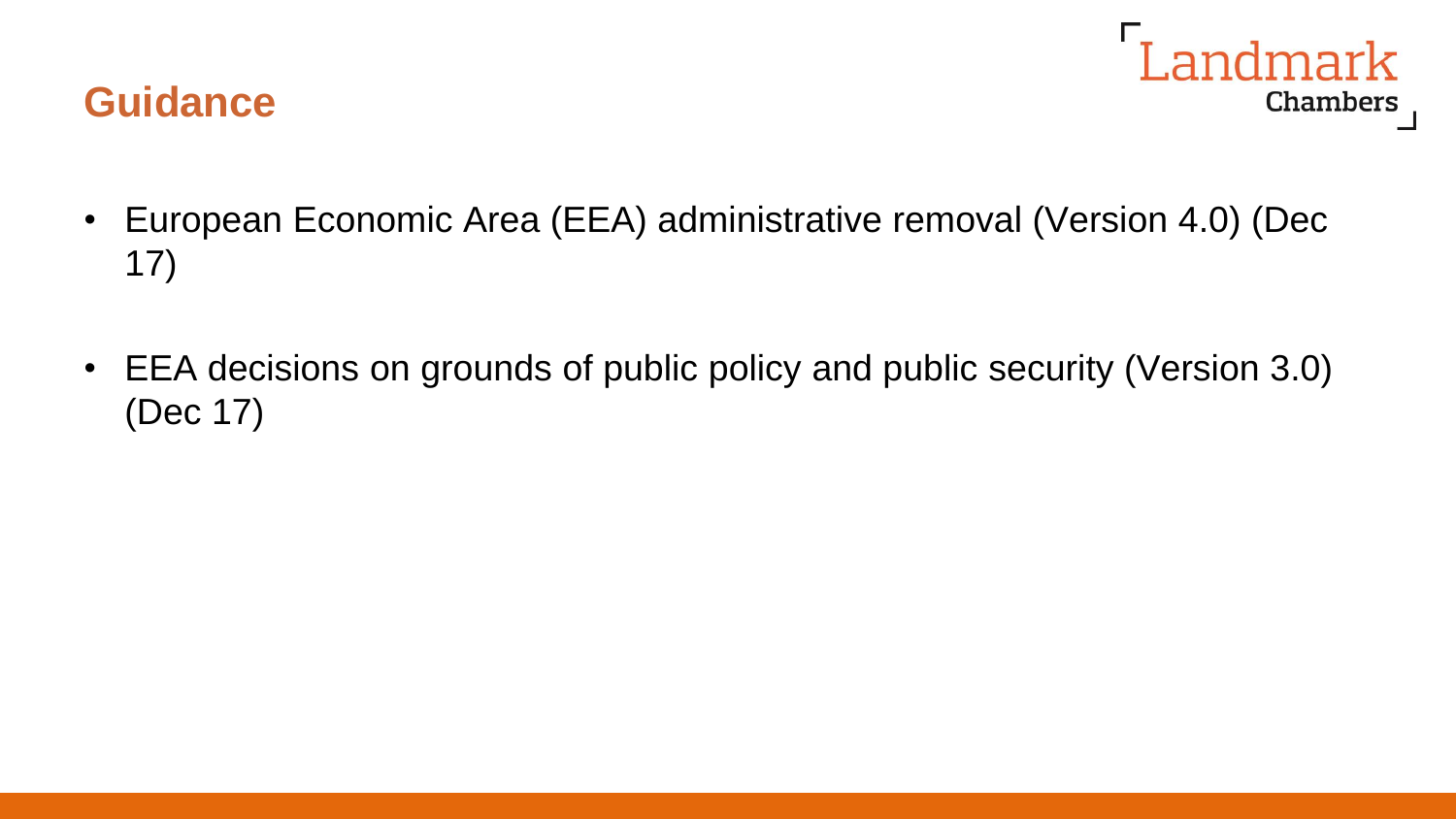### **Regulation 23(6)**

Landmark Chambers

Subject to paragraphs (7) and (8), an EEA national who has entered the United Kingdom or the family member of such a national who has entered the United Kingdom may be removed if:

(a) that person **does not have or ceases to have a right to reside** under these Regulations;

(b) the Secretary of State has decided that the person's removal is **justified on grounds of public policy, public security or public health** in accordance with [regulation 27;](https://login.westlaw.co.uk/maf/wluk/app/document?src=doc&linktype=ref&context=16&crumb-action=replace&docguid=I3B718F80A24511E6A64592BB76C7EECB) or

(c) the Secretary of State has decided that the person's removal is justified on grounds of **misuse of rights** under [regulation 26\(3\).](https://login.westlaw.co.uk/maf/wluk/app/document?src=doc&linktype=ref&context=16&crumb-action=replace&docguid=I14AF3A50A24511E6A64592BB76C7EECB)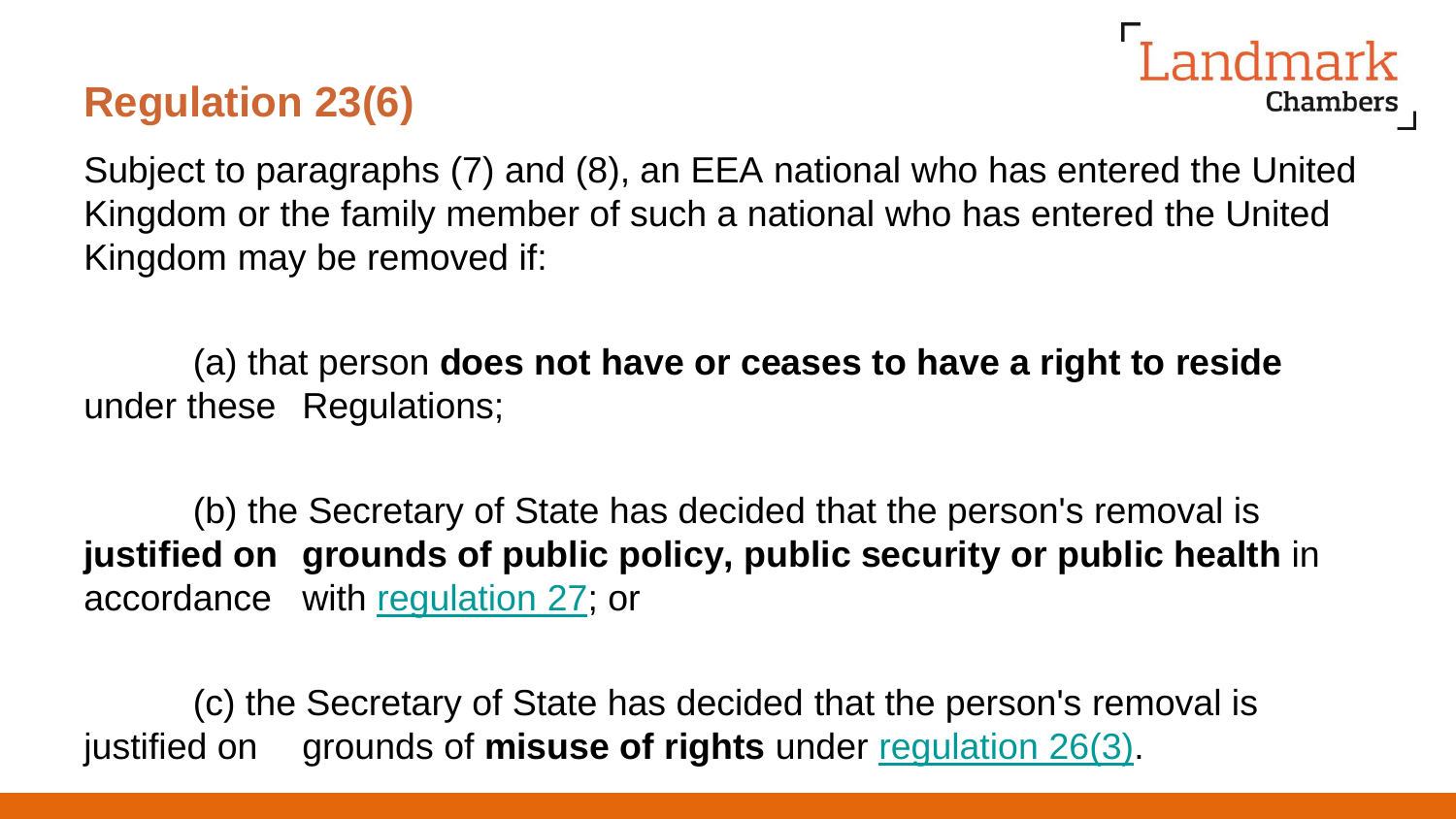# **Regulation 23(7)**



(7) A person must not be removed under paragraph (6)—

(a) **as the automatic consequence of having recourse to the social assistance system of the United Kingdom**; or

(b) if that person **has leave to remain in the United Kingdom under the 1971 Act** unless that person's removal is justified on the grounds of public policy, public security or public health in accordance with [regulation 27.](https://login.westlaw.co.uk/maf/wluk/app/document?src=doc&linktype=ref&context=16&crumb-action=replace&docguid=I3B718F80A24511E6A64592BB76C7EECB)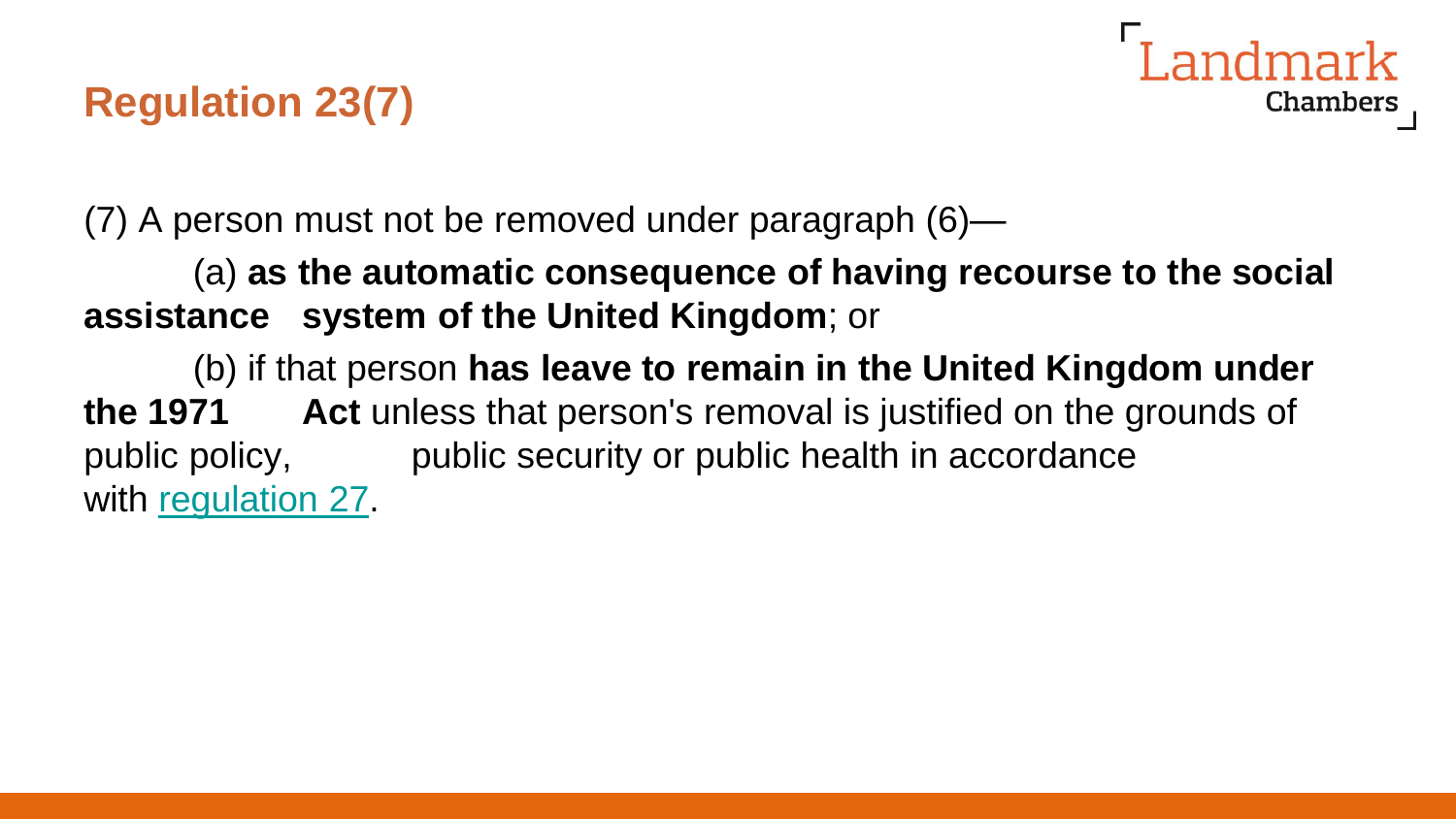# **Regulation 26(3)(a) – administrative removal**

- The person does not have or ceases to have a right to reside under the Regulations
- Examples in guidance:
	- an EEA national is no longer a qualified person because they failed to
	- exercise Treaty rights as required
	- a non-EEA national family member has ceased to be the family member of an
	- EEA national
	- the Home Office has previously recognised a non-EEA national as having an EEA right (for example a family permit), but evidence later suggests rights were gained on the basis of a marriage of convenience

I andmark

**Chambers** 

– the person is attempting to make use of EU rights they never had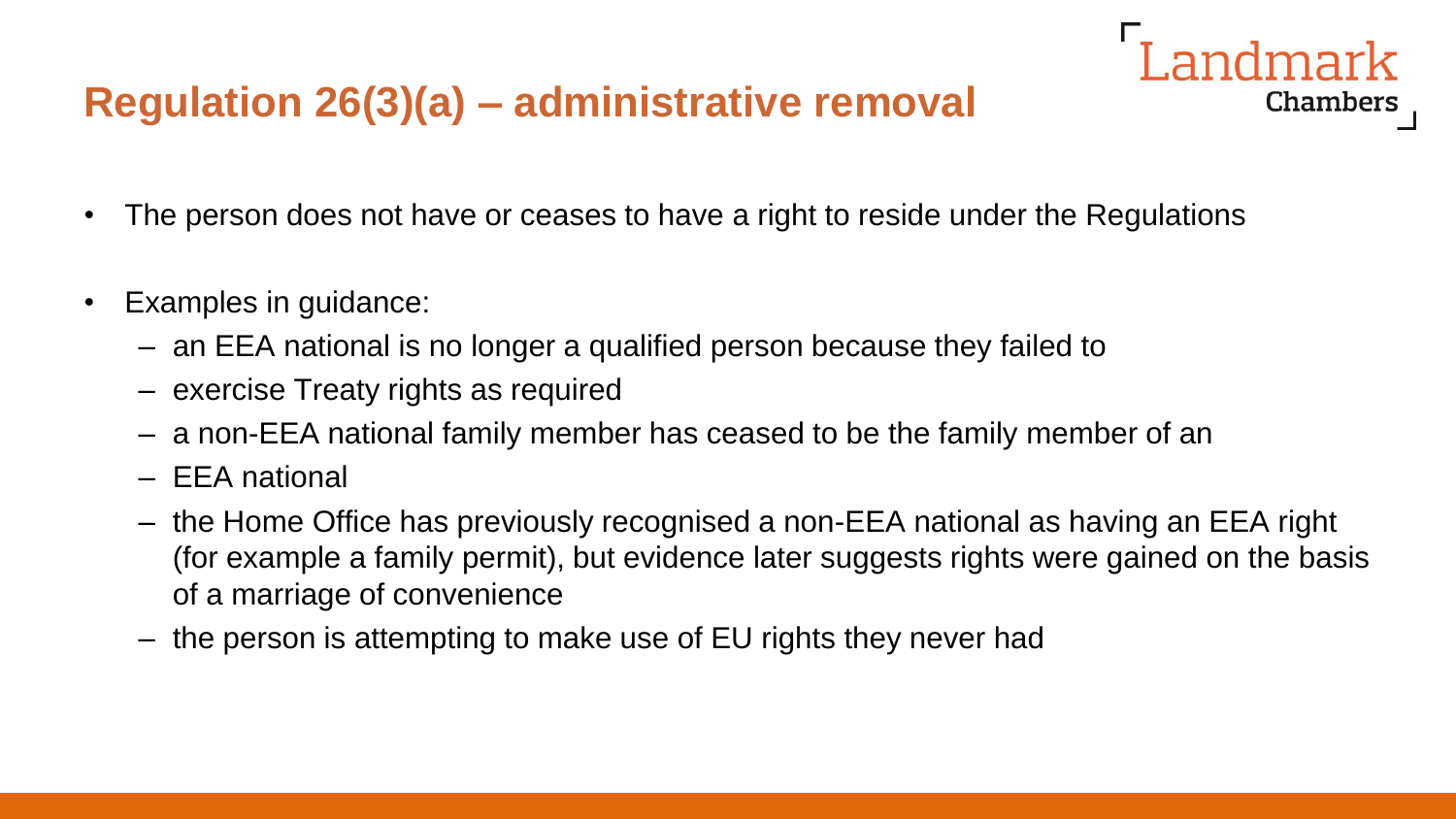### **Administrative removal must be proportionate**

Relevant factors (Administrative Removal Guidance, p.24):

- type of decision being taken
- level of the misuse of a right to reside
- personal circumstances of the individual including any vulnerabilities

Chambers

• the implications of limiting the individual's free movement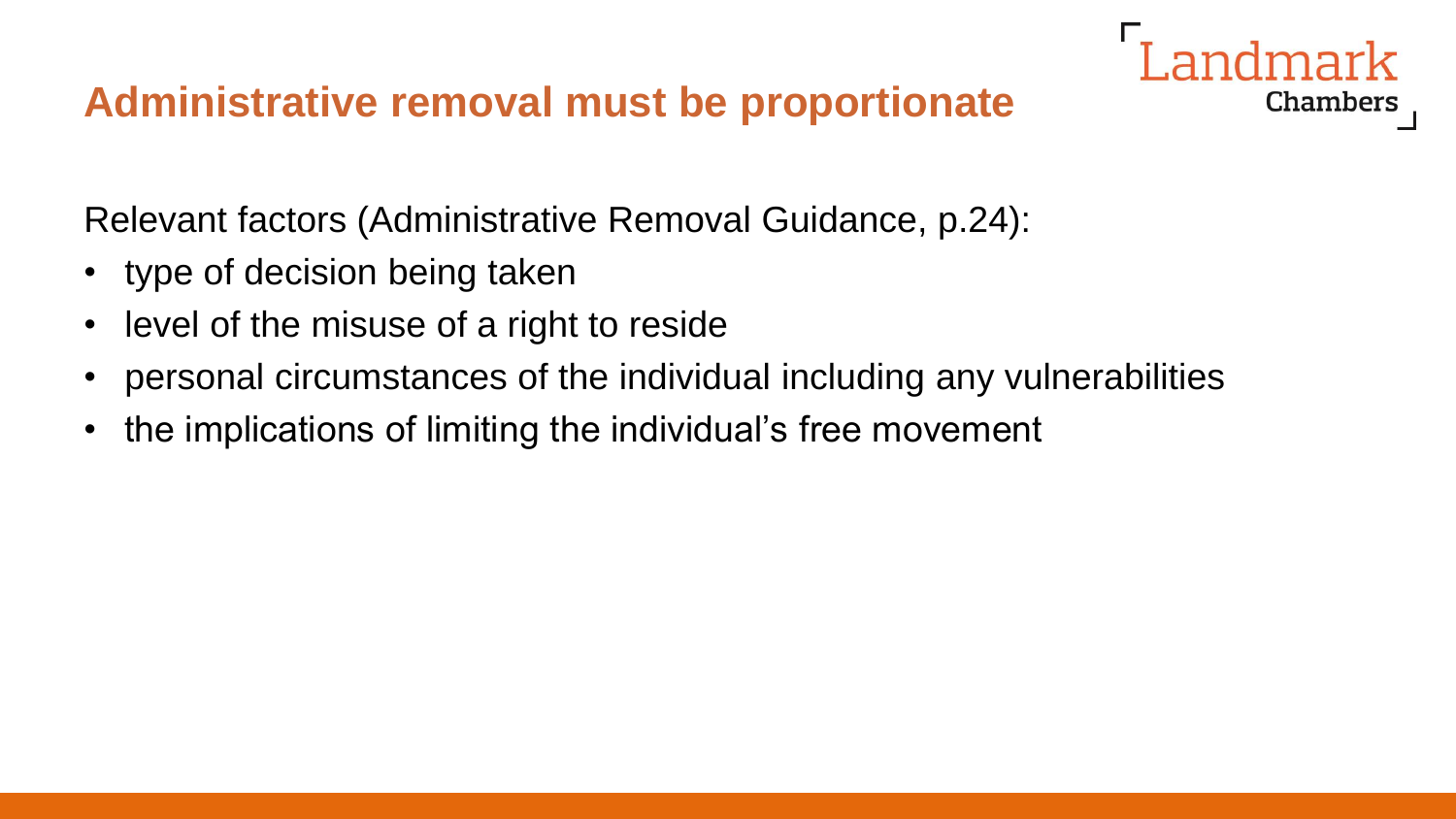



26.— Misuse of a right to reside

(1) The misuse of a right to reside occurs where a person—

(a) **observes the requirements of these Regulations in circumstances which do not achieve the purpose of these Regulations** …; and

(b) **intends to obtain an advantage from these Regulations by engaging in conduct which artificially creates the conditions required to satisfy the criteria set out in these Regulations**.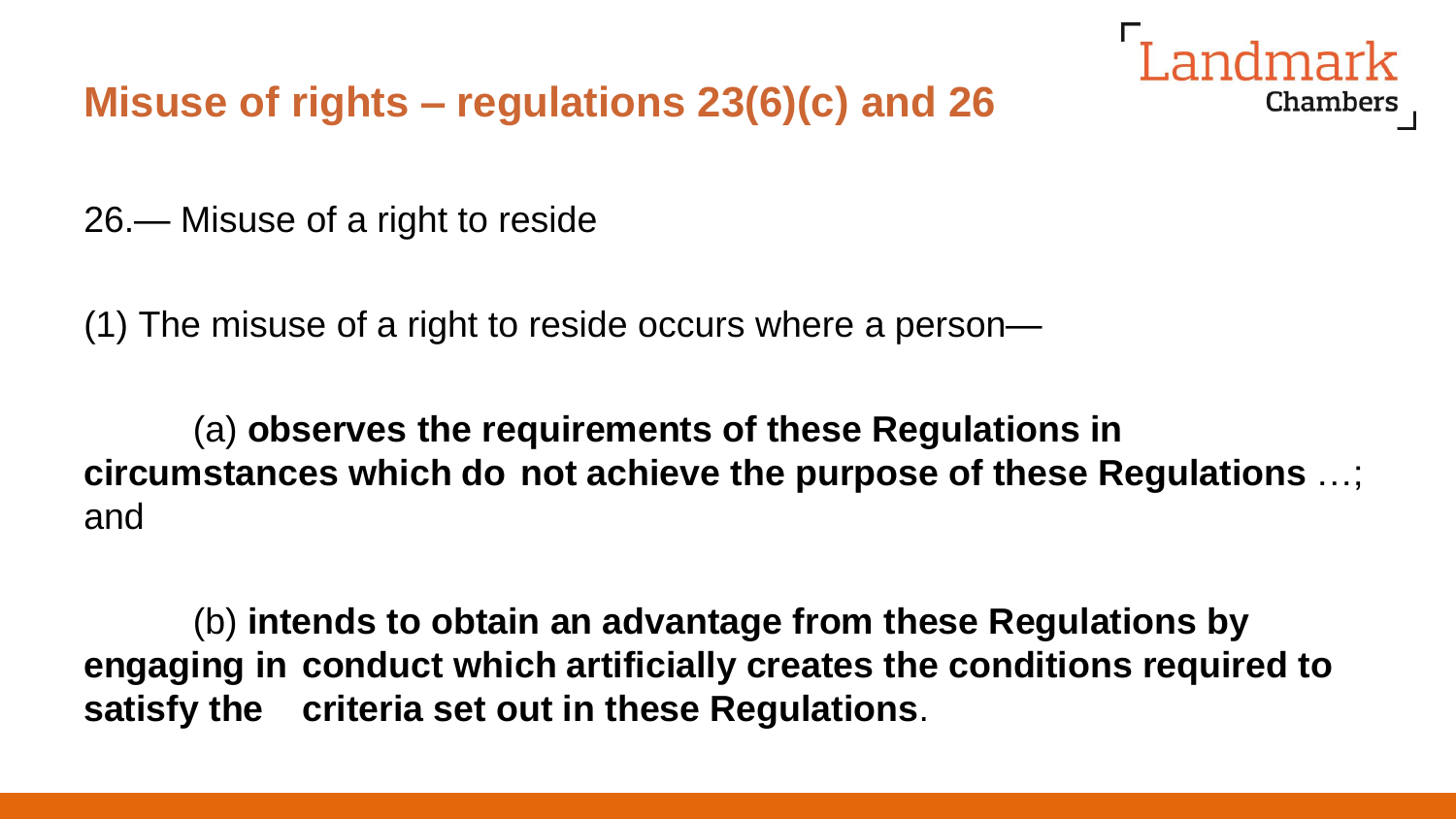### **Regulation 26 cont.**

…



(3) The Secretary of State may take an EEA decision on the grounds of misuse of rights where there are **reasonable grounds to suspect the misuse** of a right to reside and it is **proportionate** to do so.

(6) This regulation **may not be invoked systematically**.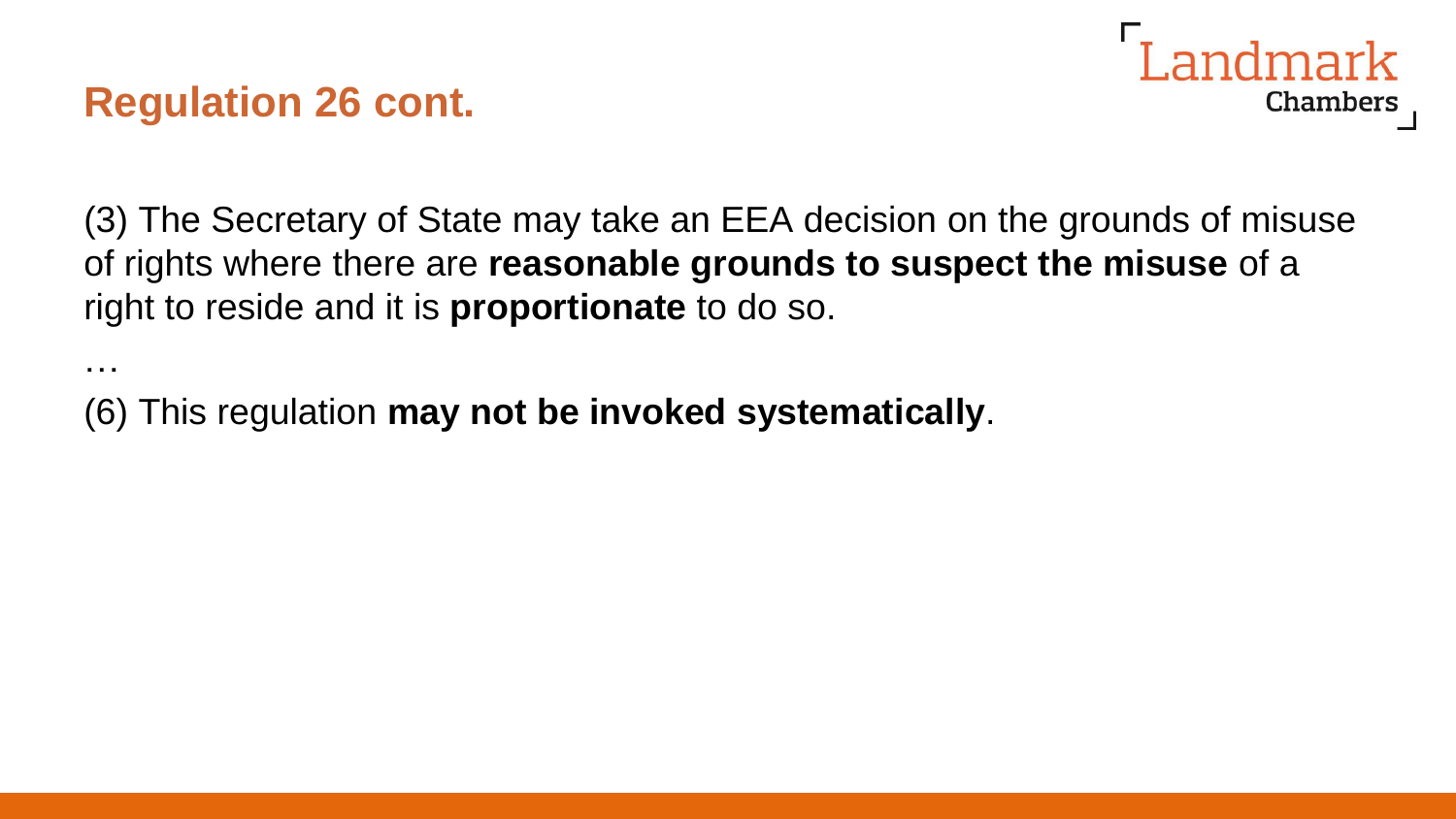### **Rough sleeping**



#### *R. (on the application of Gureckis) v Secretary of State for the Home Department* [2018] 4 W.L.R. 9

The court (Lang J) quashed the SSHD's previous guidance on the administrative removal of EEA nationals (version 3.0) insofar as it treated any rough sleeping by EEA nationals as an abuse of the EU right to freedom of movement and residence, rendering them liable to removal under regulation 26.

Lang J held that the targeting of EEA nationals sleeping rough for enforcement action on that basis amounted to unlawful discrimination against them on the ground of their nationality and involved unlawful systematic verification of their EU right to reside.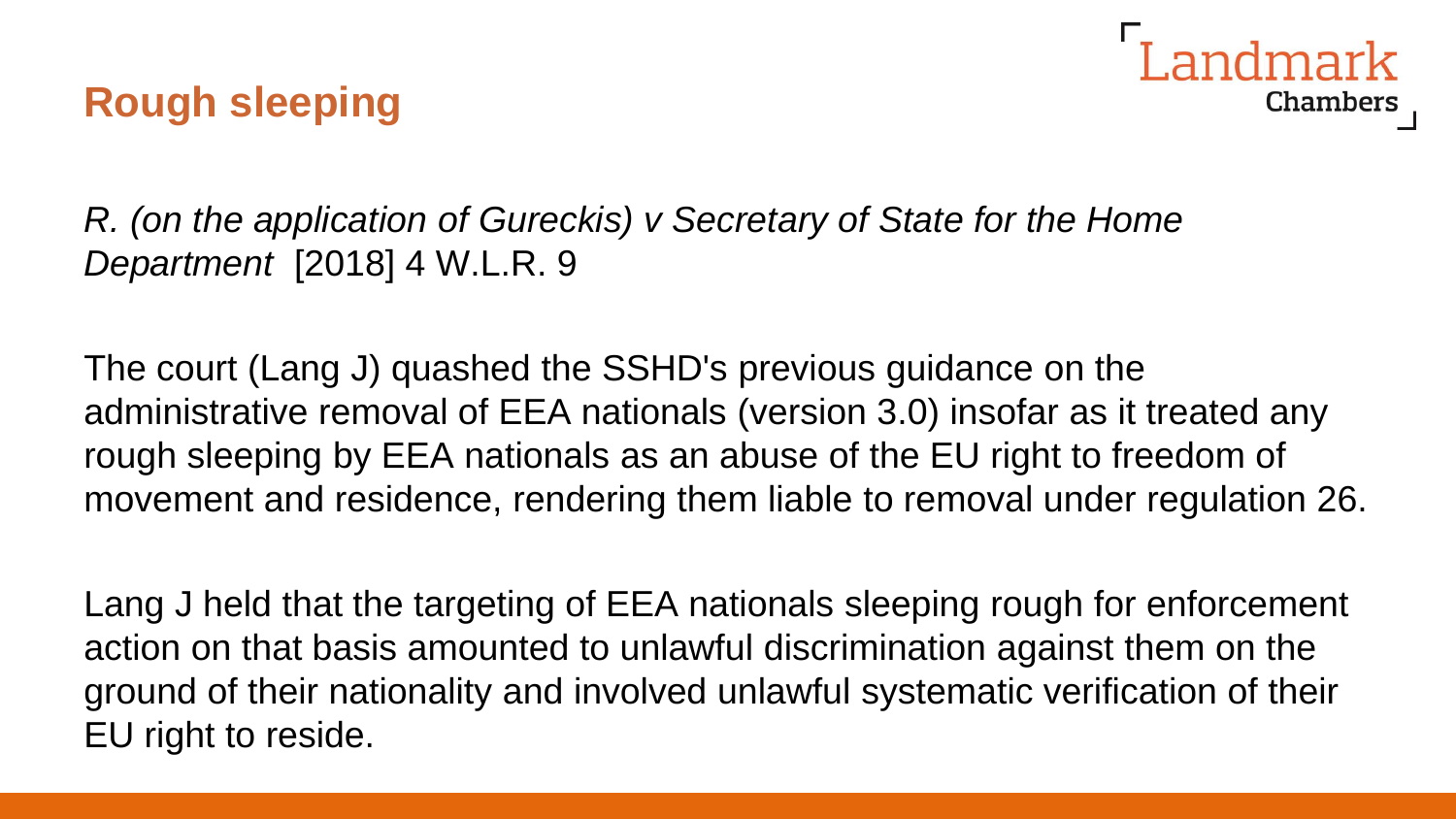### **Regulation 27**

Landmark Chambers

(3) A relevant decision may not be taken in respect of a person with a right of permanent residence under [regulation 15](https://login.westlaw.co.uk/maf/wluk/app/document?src=doc&linktype=ref&context=20&crumb-action=replace&docguid=IB956D410A24411E6A64592BB76C7EECB) except on **serious grounds of public policy and public security**.

(4) A relevant decision may not be taken except on **imperative grounds of public security** in respect of an EEA national who—

(a) has a right of permanent residence under [regulation 15](https://login.westlaw.co.uk/maf/wluk/app/document?src=doc&linktype=ref&context=20&crumb-action=replace&docguid=IB956D410A24411E6A64592BB76C7EECB) and who has resided in the United Kingdom for **a continuous period of at least ten years prior to the relevant decision**; or

(b) is under the age of 18, unless the relevant decision is in the best interests of the person concerned …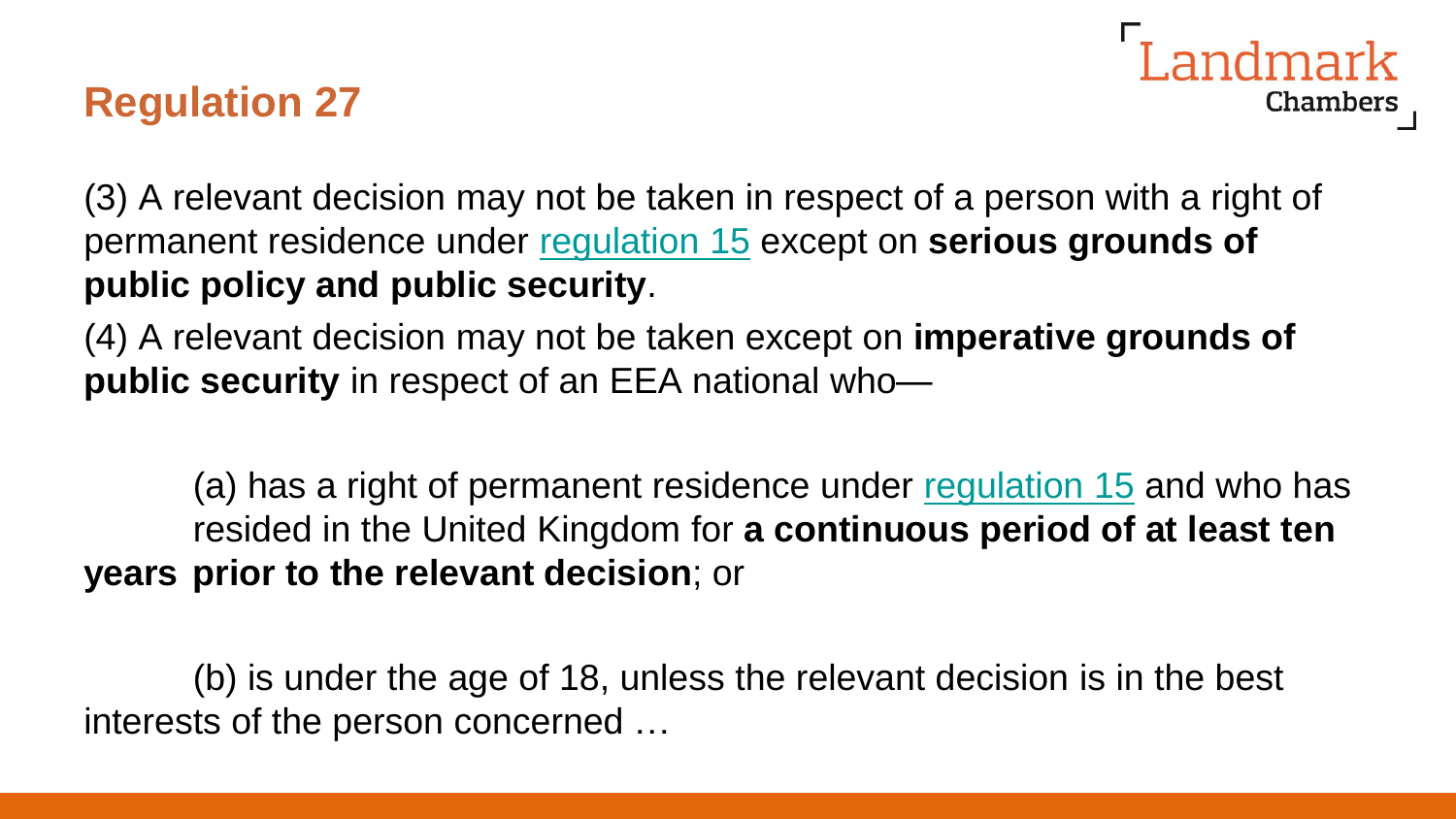# *B v Land Baden-Wurttemberg* **(C-316/16)**



Decision of the CJEU Grand Chamber - [2018] 3 W.L.R. 1035 (17 April 2018)

Joined with *FV (Italy) v Secretary of State for the Home Department* (C-424/16), a preliminary reference from the UK Supreme Court: [2017] 1 C.M.L.R. 3 (27 July 2016)

#### Held:

- **The right to permanent residence is a pre-requisite of enjoying the highest status of protection against deportation**;
- A period of imprisonment does not necessarily break the continuity of a 10-year period of residence for the purposes of regulation 27(4)(a) – instead, it is necessary to conduct an overall assessment to determine whether the individual's integrative links have been broken;
- The date of assessment is the date of the expulsion decision.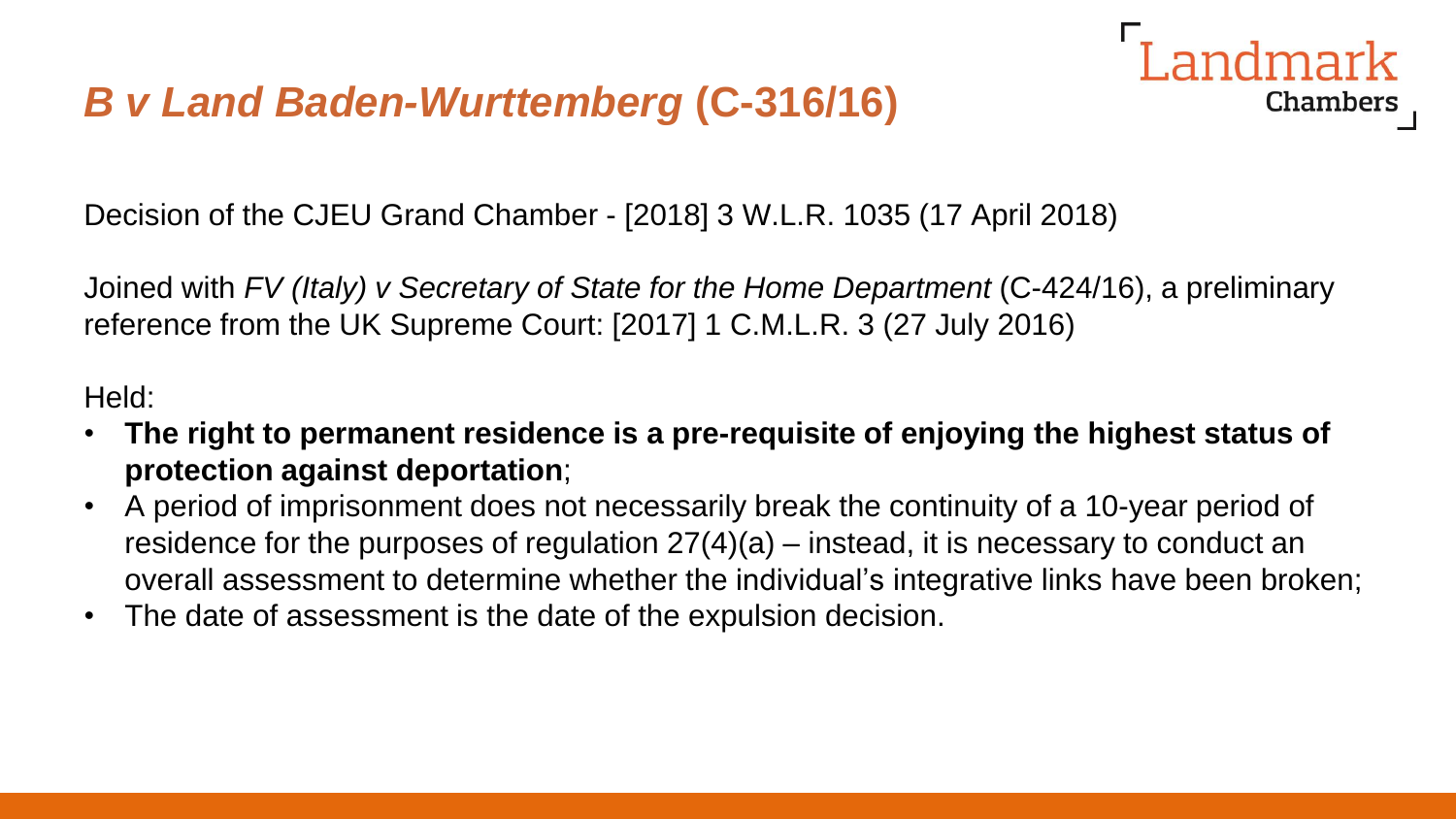# andmark Chambers

### **Regulation 3**

…

(3) Continuity of residence is broken when—

(a) a person serves a sentence of imprisonment;

(4) Paragraph (3)(a) applies, in principle, to an EEA national who has resided in the United Kingdom for at least ten years, but it does not apply where the Secretary of State considers that—

(a) prior to serving a sentence of imprisonment, the EEA national had forged **integrating links** with the United Kingdom;

(b) the effect of the sentence of imprisonment was **not such as to break those integrating links**; and

(c) taking into account an **overall assessment** of the EEA national's situation, it would not be appropriate to apply paragraph (3)(a) to the assessment of that EEA national's continuity of residence.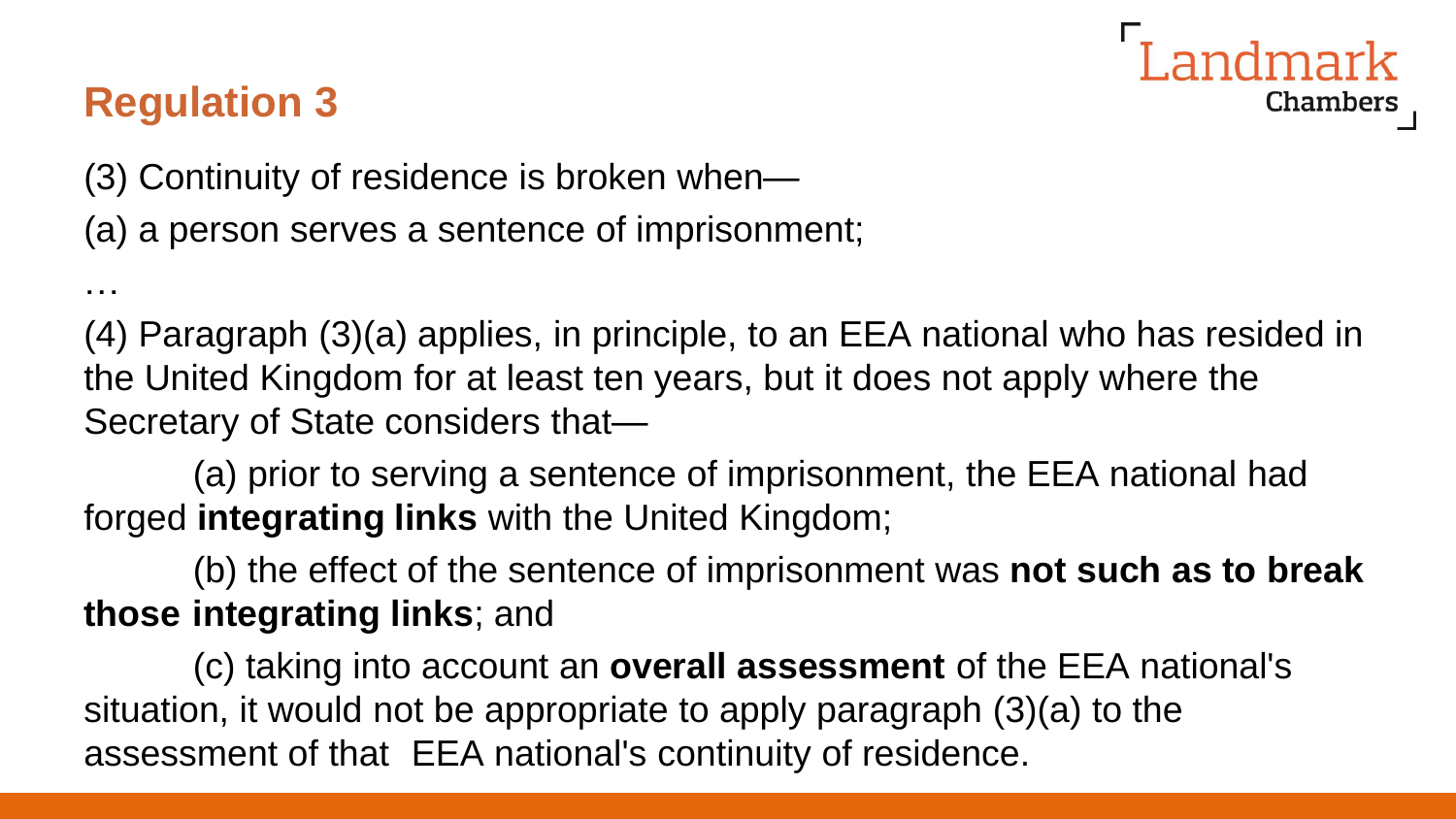# **Factors relevant to overall assessment (***B & Vomero***)**

**Chambers** 

- the strength of the integrative links forged with the host state before the detention
- the nature of the offence which had resulted in the detention
- the circumstances in which that offence had been committed
- the conduct of the person throughout the period of detention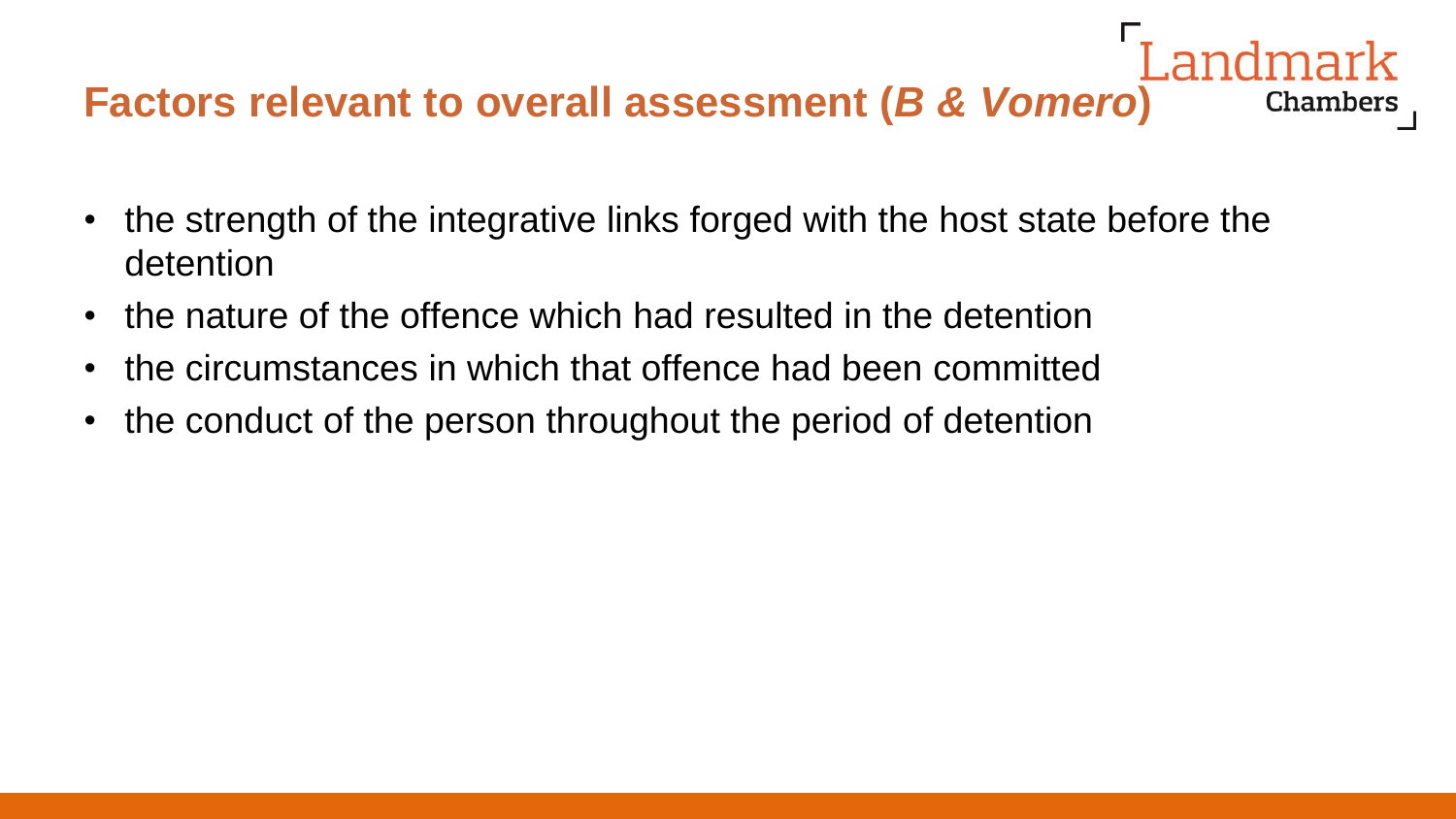### **Is deportation justified?**



- Relevant date for assessment of justification: the date of the decision on an appeal (i.e. taking into account any changes following the date of the expulsion decision) – see *B & Vomero* at [94] and *MG (prison – Citizens Directive)* [2014] UKUT 392 (IAC) at [27]
- The burden of proof rests upon the Secretary of State and the standard of proof is the balance of probabilities: *Arranz (EEA Regulations – deportation – test)* [2017] UKUT 00294 (IAC).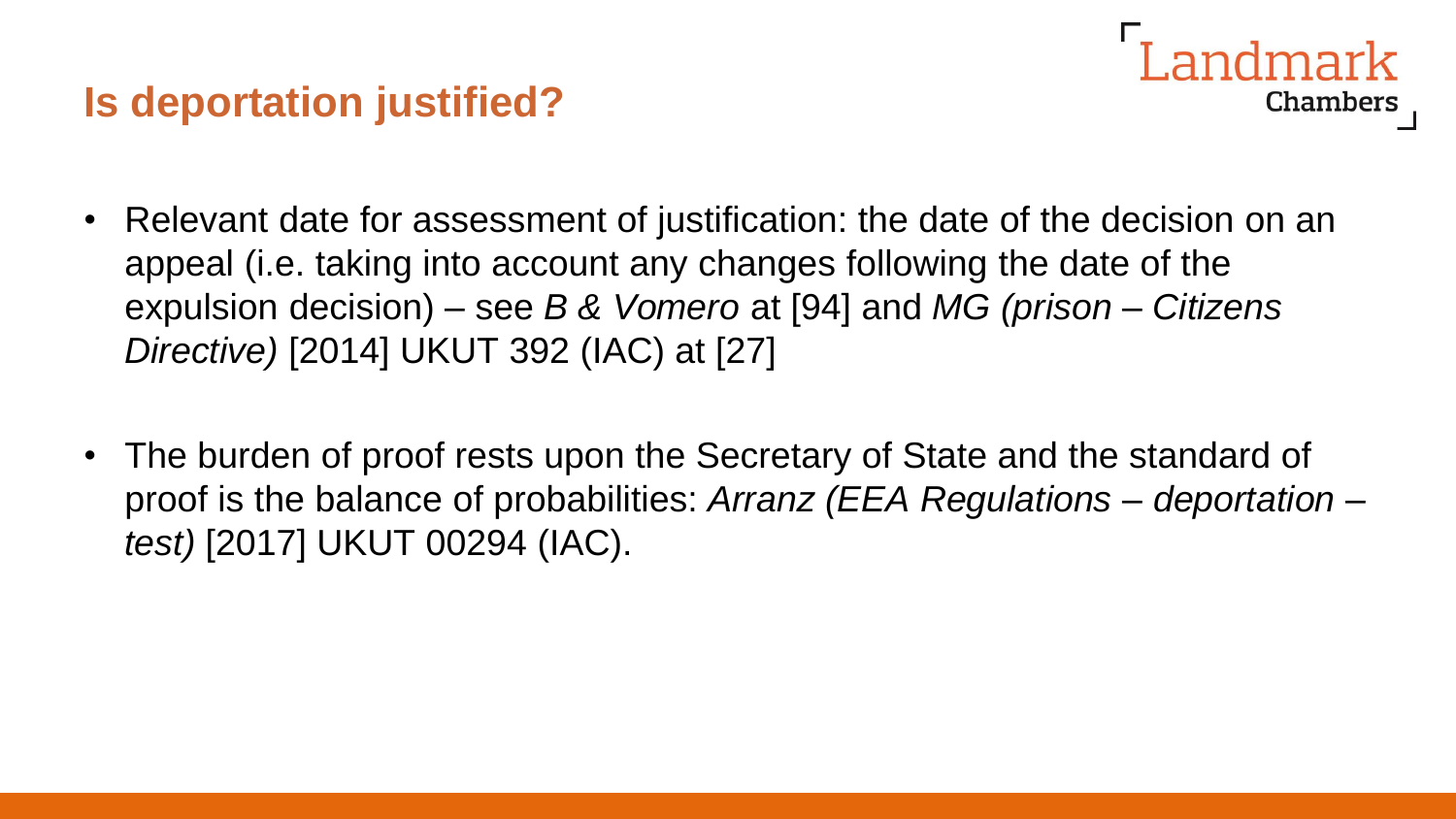# **Regulation 27(5)-(6)**

Landmark **Chambers** 

(5) The public policy and public security requirements of the United Kingdom include restricting rights otherwise conferred by these Regulations in order to protect the **fundamental interests of society**, and where a relevant decision is taken on grounds of public policy or public security it must also be taken in accordance with the following principles—

(a) the decision must comply with the principle of **proportionality**;

(b) the decision must be based exclusively on the **personal conduct** of the person concerned;

(c) the personal conduct of the person must represent **a genuine, present and sufficiently serious threat** affecting one of the fundamental interests of society, taking into account past conduct of the person and that the threat does not need to be imminent;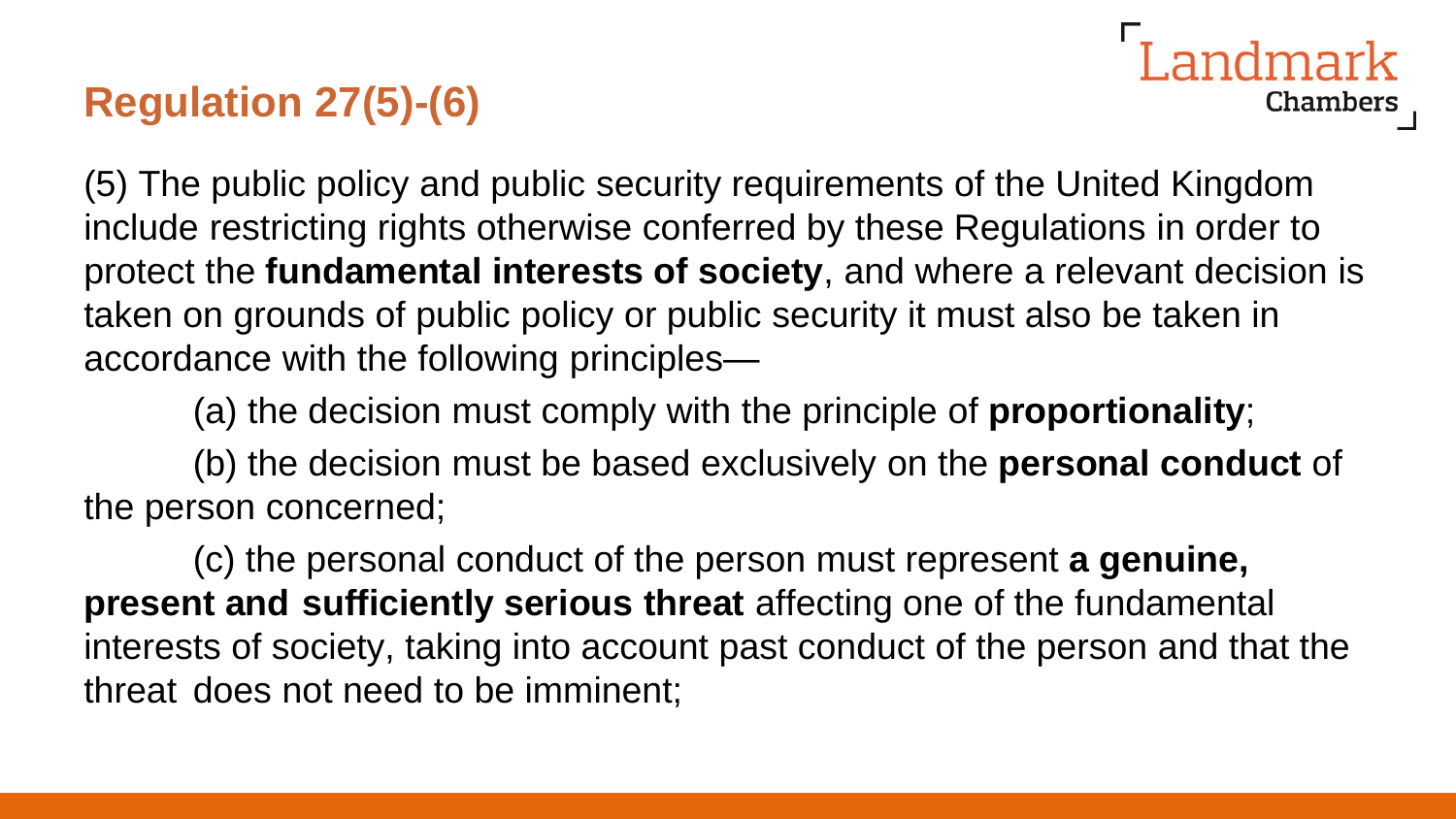# **Regulation 27(5)-(6) (cont)**

Landmark **Chambers** 

(d) **matters isolated from the particulars of the case** or which relate to considerations of **general prevention** do not justify the decision;

(e) a person's **previous criminal convictions** do not in themselves justify the decision;

(f) the decision may be taken on **preventative grounds**, even in the absence of a previous criminal conviction, provided the grounds are specific to the person.

(6) Before taking a relevant decision on the grounds of public policy and public security in relation to a person ("P") who is resident in the United Kingdom, the decision maker must take account of considerations such as the **age, state of health, family and economic situation of P, P's length of residence in the United Kingdom, P's social and cultural integration into the United Kingdom and the extent of P's links with P's country of origin**.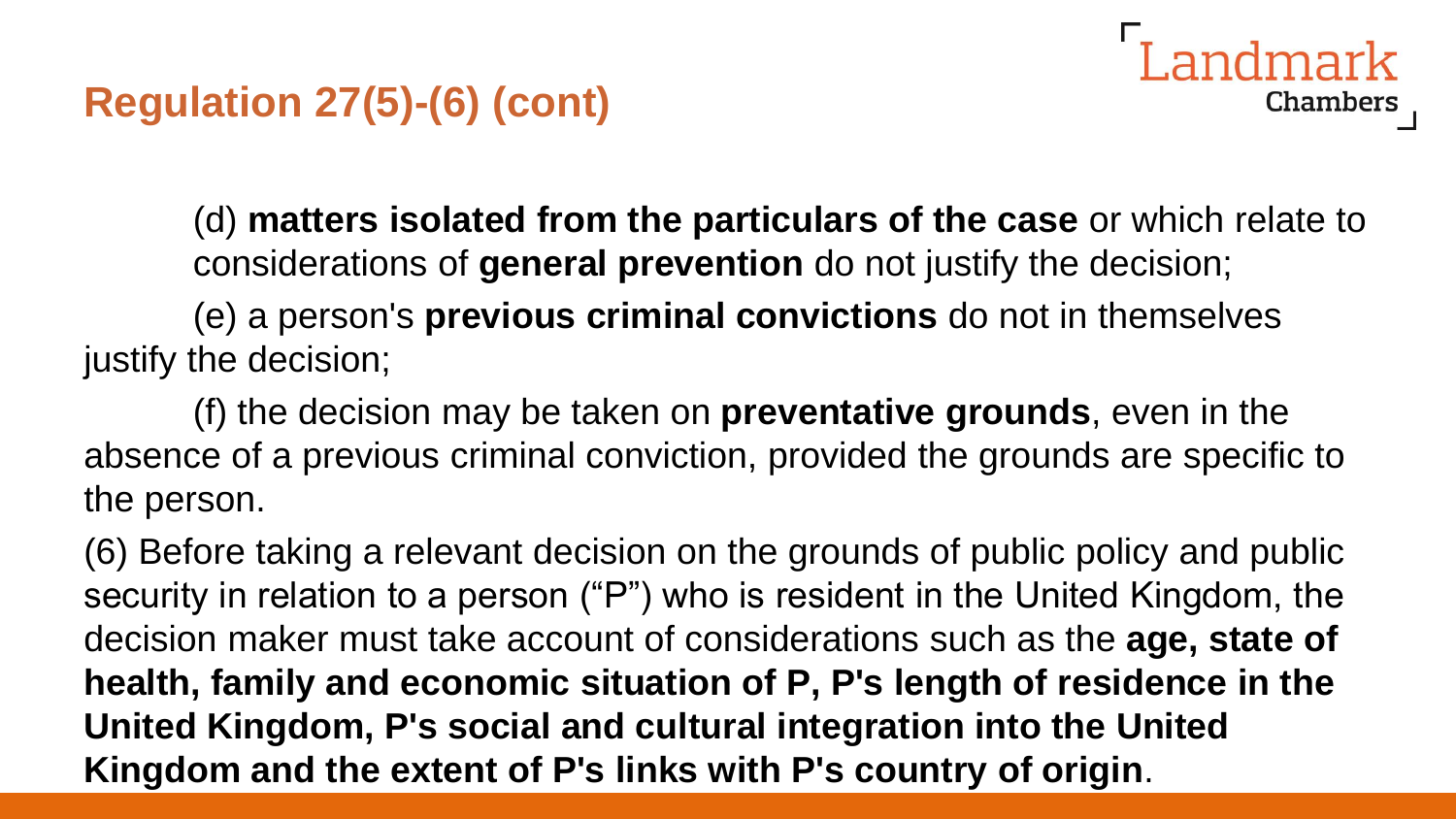### **Regulation 27(8)**



A court or tribunal considering whether the requirements of this regulation are met must (in particular) have regard to the considerations contained in Schedule 1 (considerations of public policy, public security and the fundamental interests of society etc.).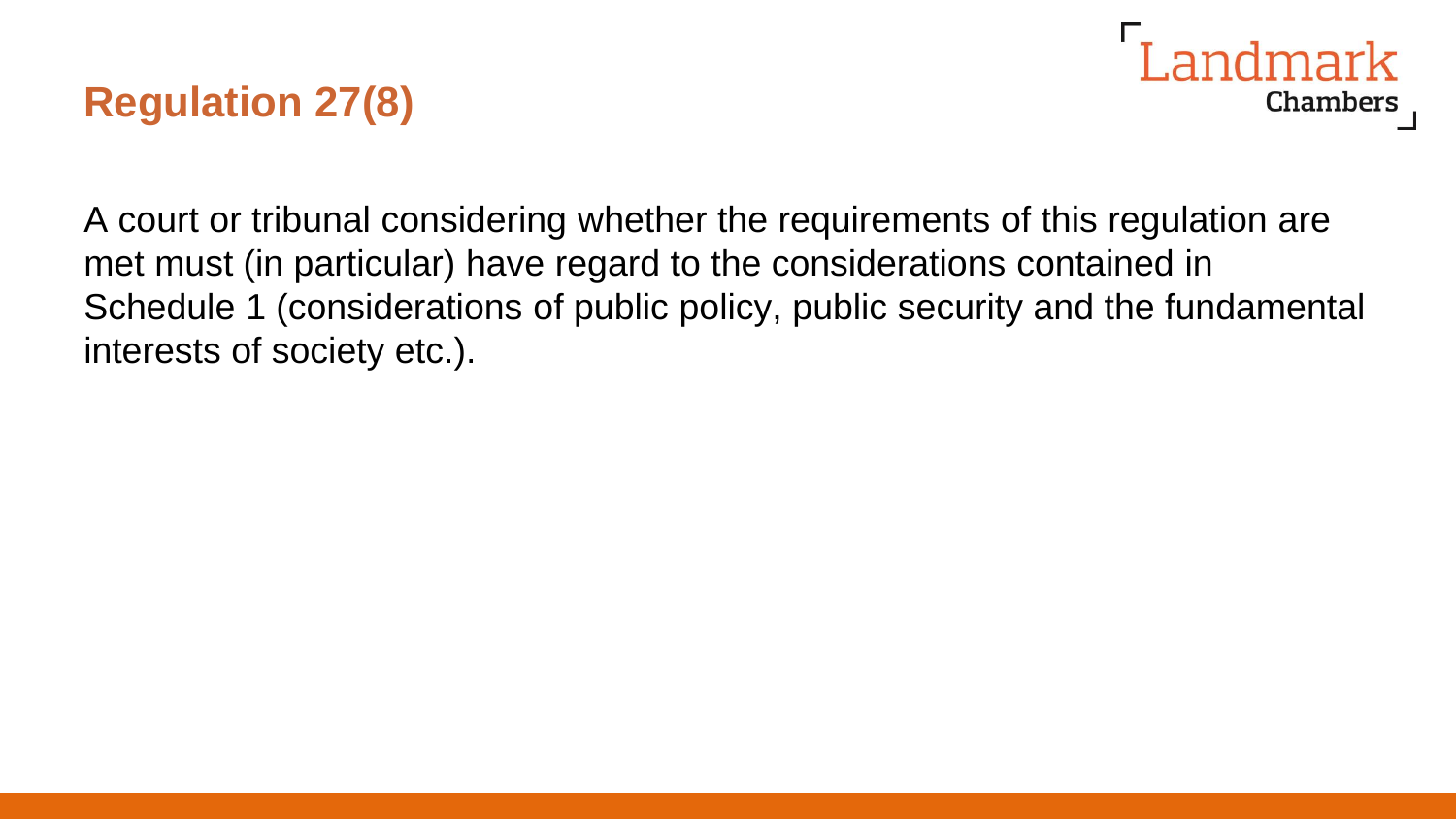### **Schedule 1**



Para. 3:

"Where an EEA national or the family member of an EEA national has received a custodial sentence, or is a persistent offender, the **longer the sentence, or the more numerous the convictions**, the greater the likelihood that the individual's continued presence in the United Kingdom represents a genuine, present and sufficiently serious threat affecting of the fundamental interests of society."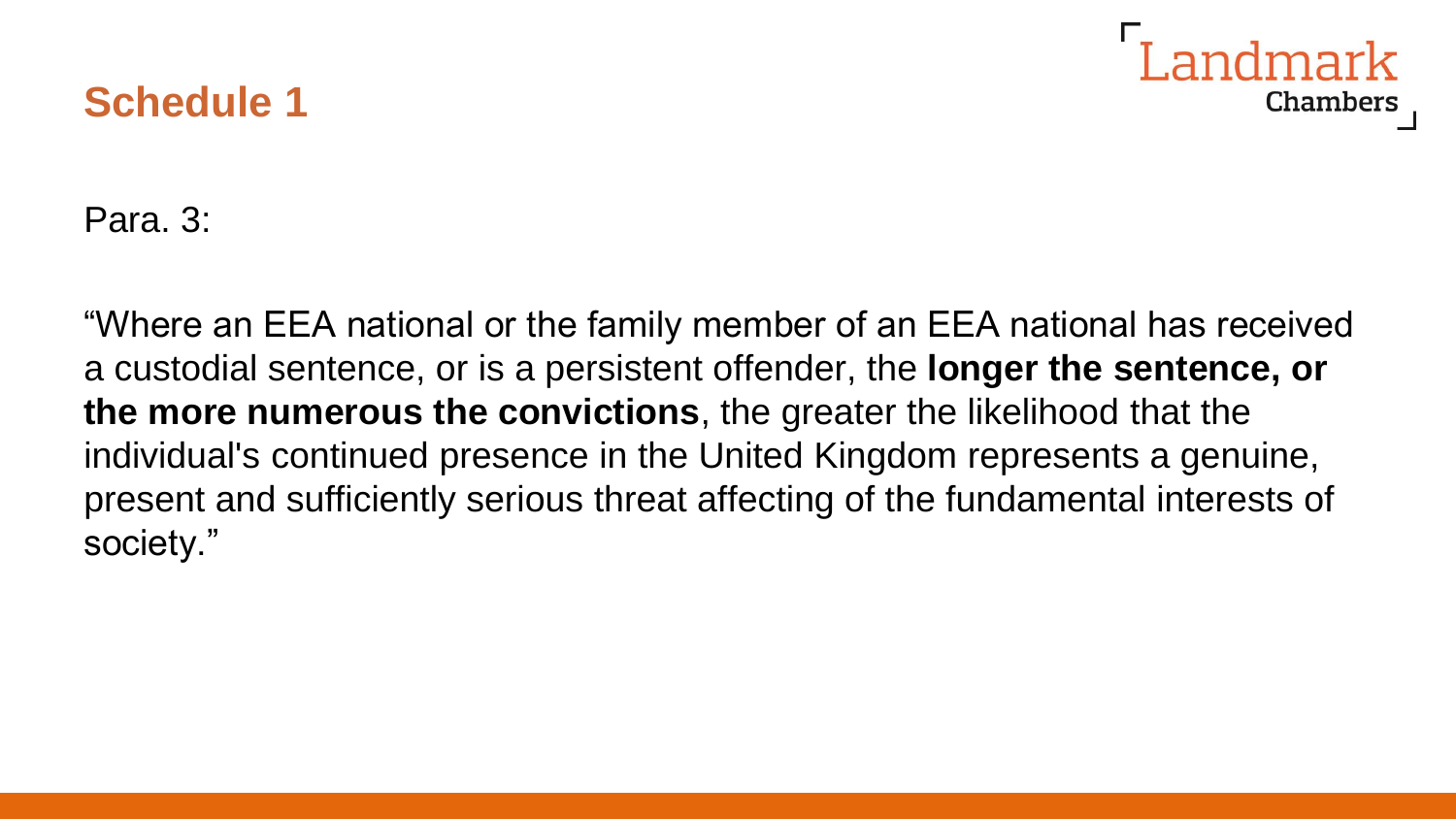# **Chambers**

### **Schedule 1**

Para. 4:

"**Little weight** is to be attached to the **integration of an EEA national** or the family member of an EEA national within the United Kingdom if the alleged integrating links were formed **at or around the same time** as—

### (a) **the commission of a criminal offence**;

(b) an act otherwise affecting the fundamental interests of society;

(c) the EEA national or family member of an EEA national was in custody."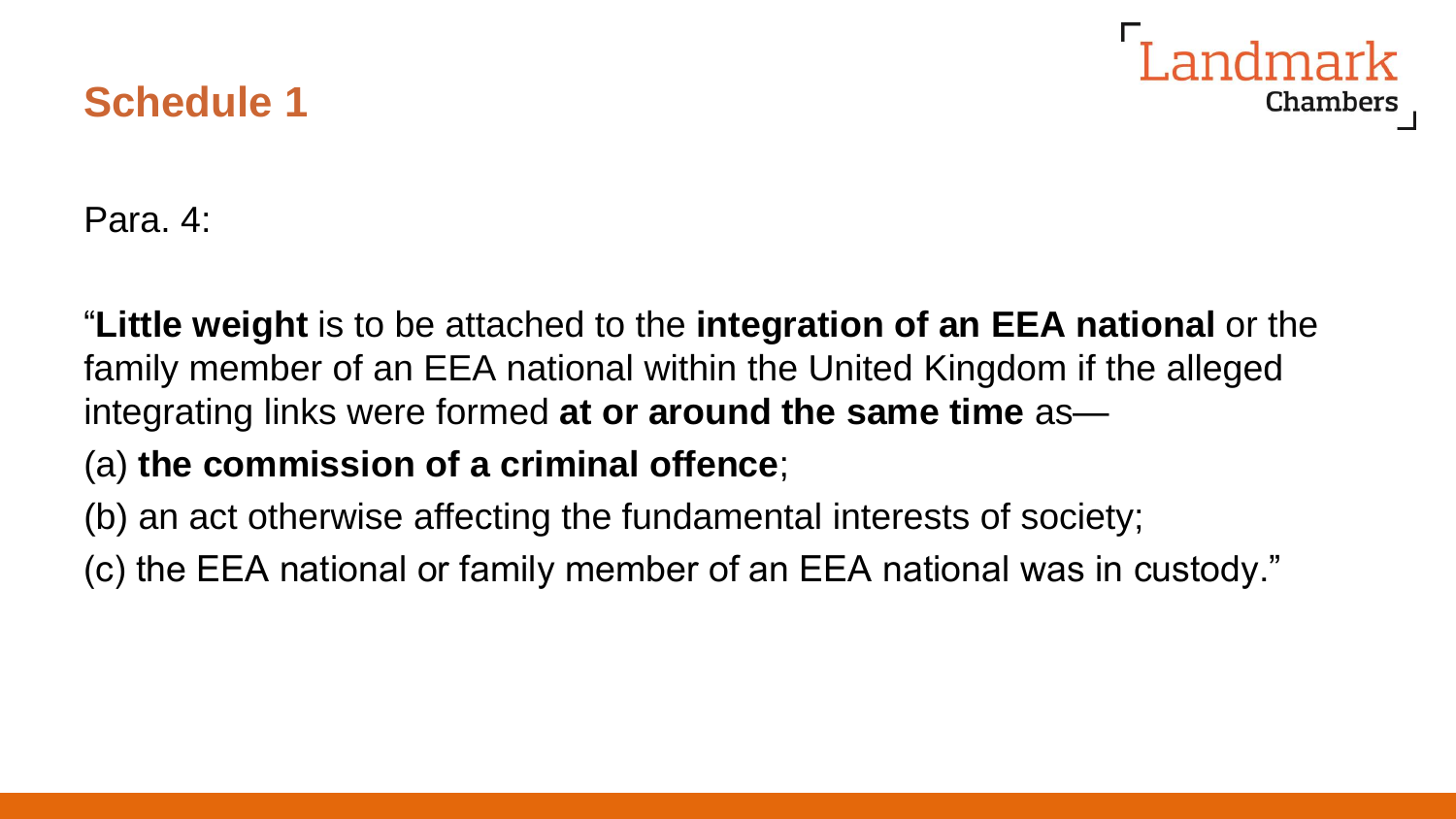### **Schedule 1**



Para. 5:

"The removal from the United Kingdom of an EEA national or the family member of an EEA national who is able to provide substantive evidence of not demonstrating a threat (for example, through demonstrating that the EEA national or the family member of an EEA national has **successfully reformed or rehabilitated**) is less likely to be proportionate."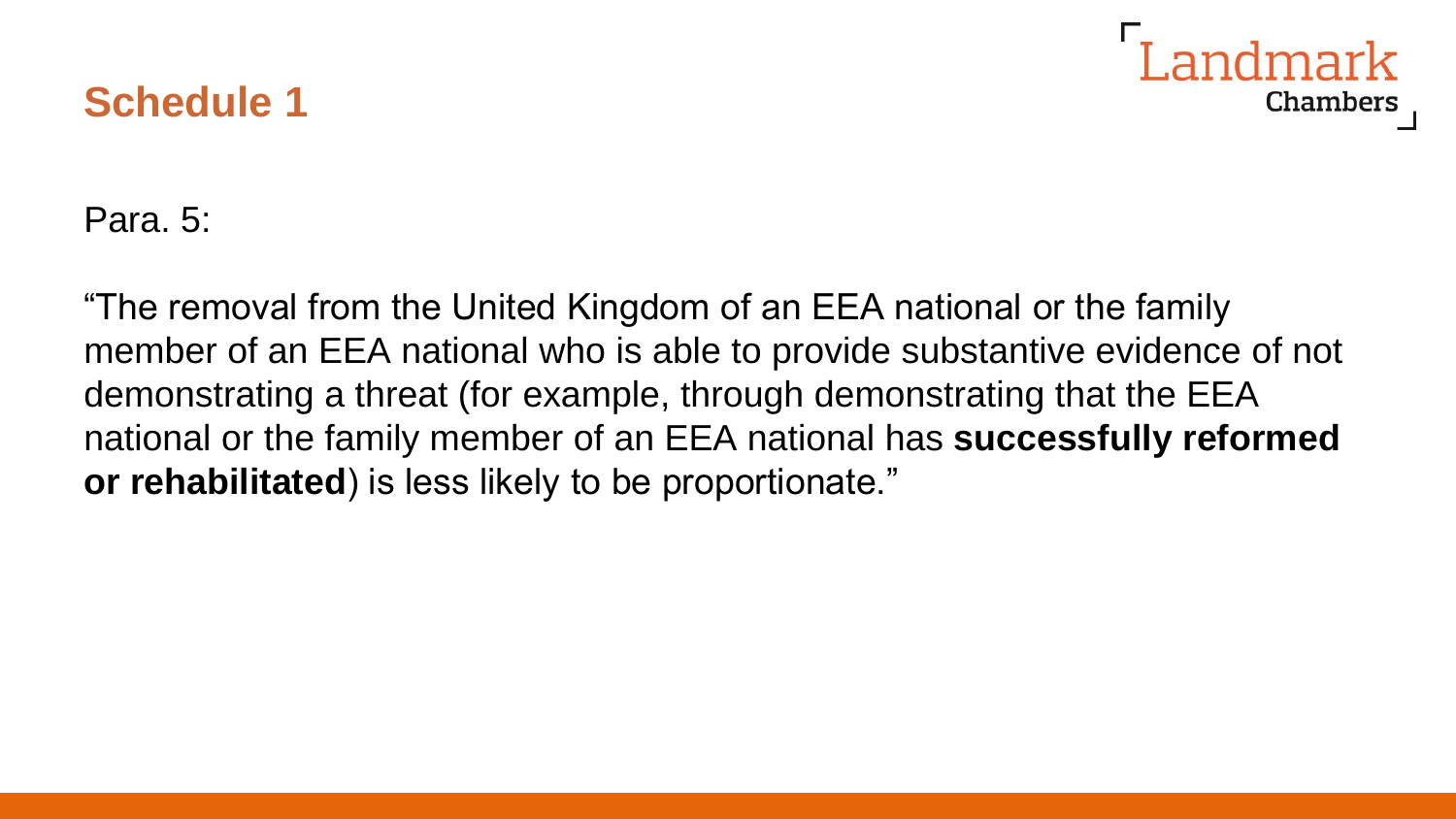### **Is deportation justified?**

Landmark Chambers

Deportation "must be both appropriate and necessary for the attainment of the public policy objective sought - the containment of the threat – and also must not impose an excessive burden on the individual, the deportee": *B v Secretary of State for the Home Department* [2000] Imm AR

The Tribunal must be satisfied that the Appellant is a "**present**" threat to the interests of society, and that her past record is not in itself sufficient: see *Bulale v Secretary of State for the Home Department* [2009] Q.B. 536 at [16].

As to the requirement to demonstrate "serious grounds":

"[t]*he thrust of the thinking that led to the Directive seems fairly clearly to have been that it should be, at the least, difficult to expel an EU citizen on the basis of crimes of dishonesty, but that violence is a different matter*".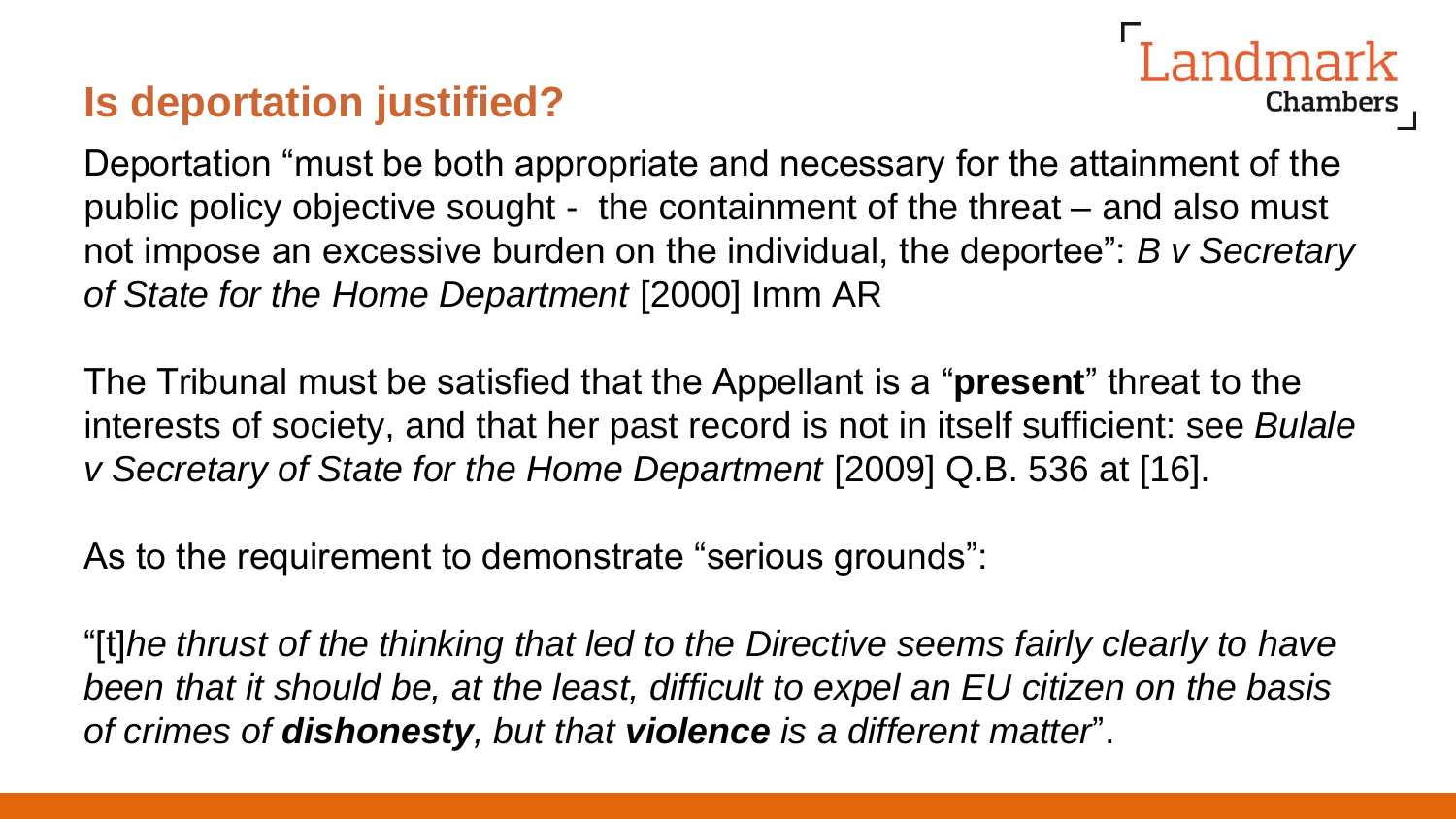### **"Public security"**

- Landmark Chambers
- the "imperative grounds" threshold only relates to "public security" and not "public policy" (unlike the serious grounds threshold).
- In *I v Oberbürgermeisterin der Stadt Remscheid (Case C-348/09)* [2012] Q.B. 799, the CJEU (Grand Chamber) confirmed that "public security" covers "**both a member state's internal and its external security**": [18].
- "imperative grounds" is "**considerably stricter**" than "serious grounds" and must be "**interpreted strictly**": [19] and [23].
- "... the concept of "imperative grounds of public security" presupposes not only the existence of a threat to public security, but also that such a threat is of **a particularly high degree of seriousness**, as is reflected by the use of the words "imperative grounds"": [20].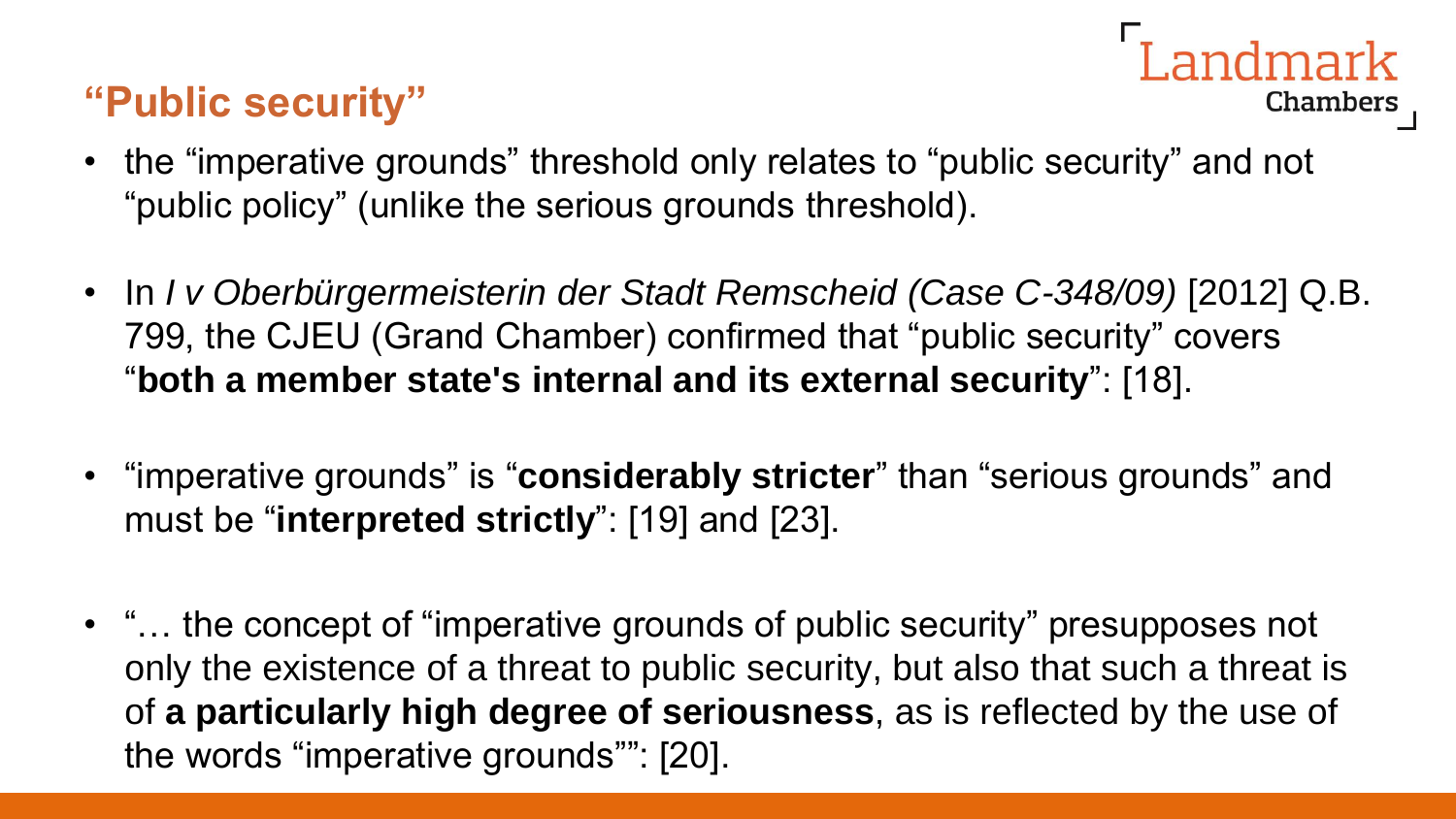### **"Imperative grounds"**



• In FV (Italy) v SSHD [2013] 1 W.L.R. 3339, the Court of Appeal applied this test in *I* and found "**no real prospect** of the tribunal finding "imperative grounds of public security" to justify deportation" in circumstances where the appellant had committed **a serious offence of violence against the person justifying a sentence of eight years' imprisonment and had also committed other offences**": [98].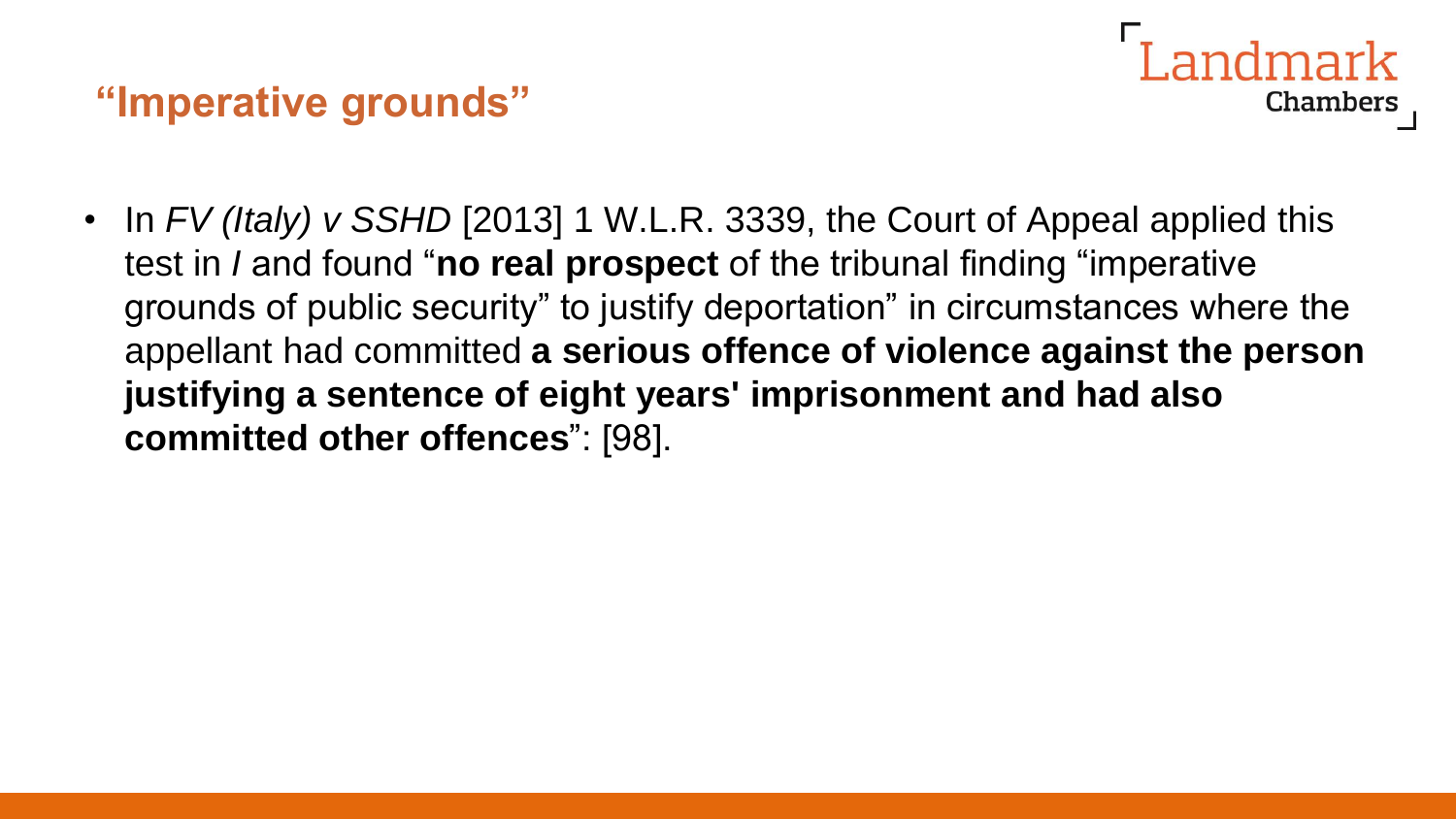### **Further punishment and deterrence**

• It is impermissible to sanction an EEA national's deportation **as further punishment for their offence** (*Kamki v SSHD* [2017] EWCA Civ 1715, see Sales LJ at §39).

**Chambers** 

• The need to **deter** other potential wrongdoers and to reflect **public revulsion**  at the offence in question is not relevant under the EEA Regulations (*Straszewski v SSHD* [2016] 1 WLR 1173, per Moore-Bick LJ at §14).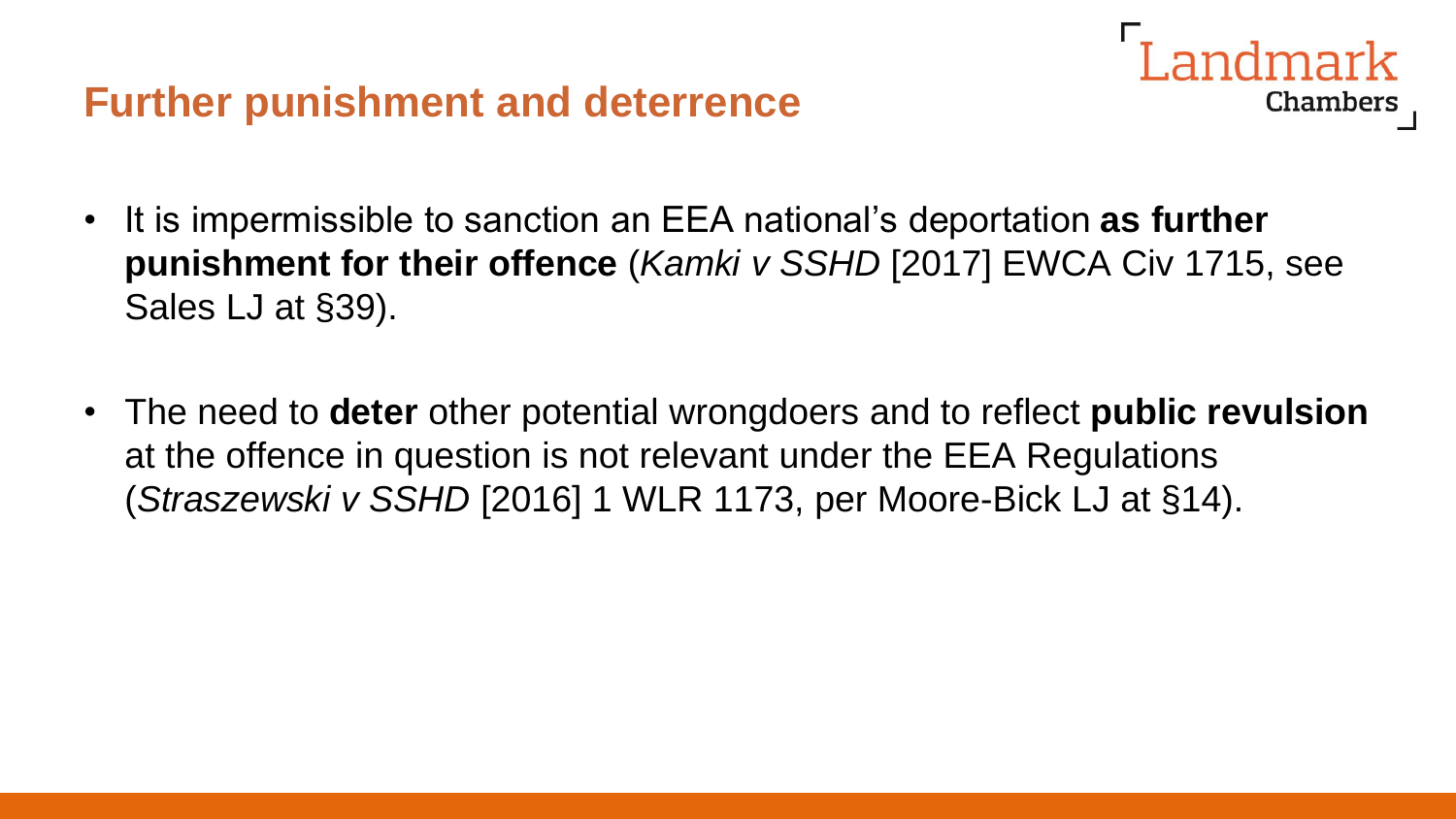### **Differences between EEA and non-EEA**



The Court of Appeal held in *Straszewski* (§11-14) that:

- the context of the deportation of a foreign criminal under section 32 UK Borders Act 2007 and removal of an EEA national pursuant to the EEA Regulations are **very different**.
- Section 32 is directed towards those who have no right to be in the United Kingdom other than in accordance with leave to remain granted by the SSHD. Their position is **inherently less secure** than that of EEA nationals who are entitled to reside in the UK to exercise their Treaty rights.
- Where the removal of an EEA national would *prima facie* interfere with that exercise it is for the relevant Member State to justify its action. The person to be deported **does not have the burden** of showing that the decision was not in accordance with EU law.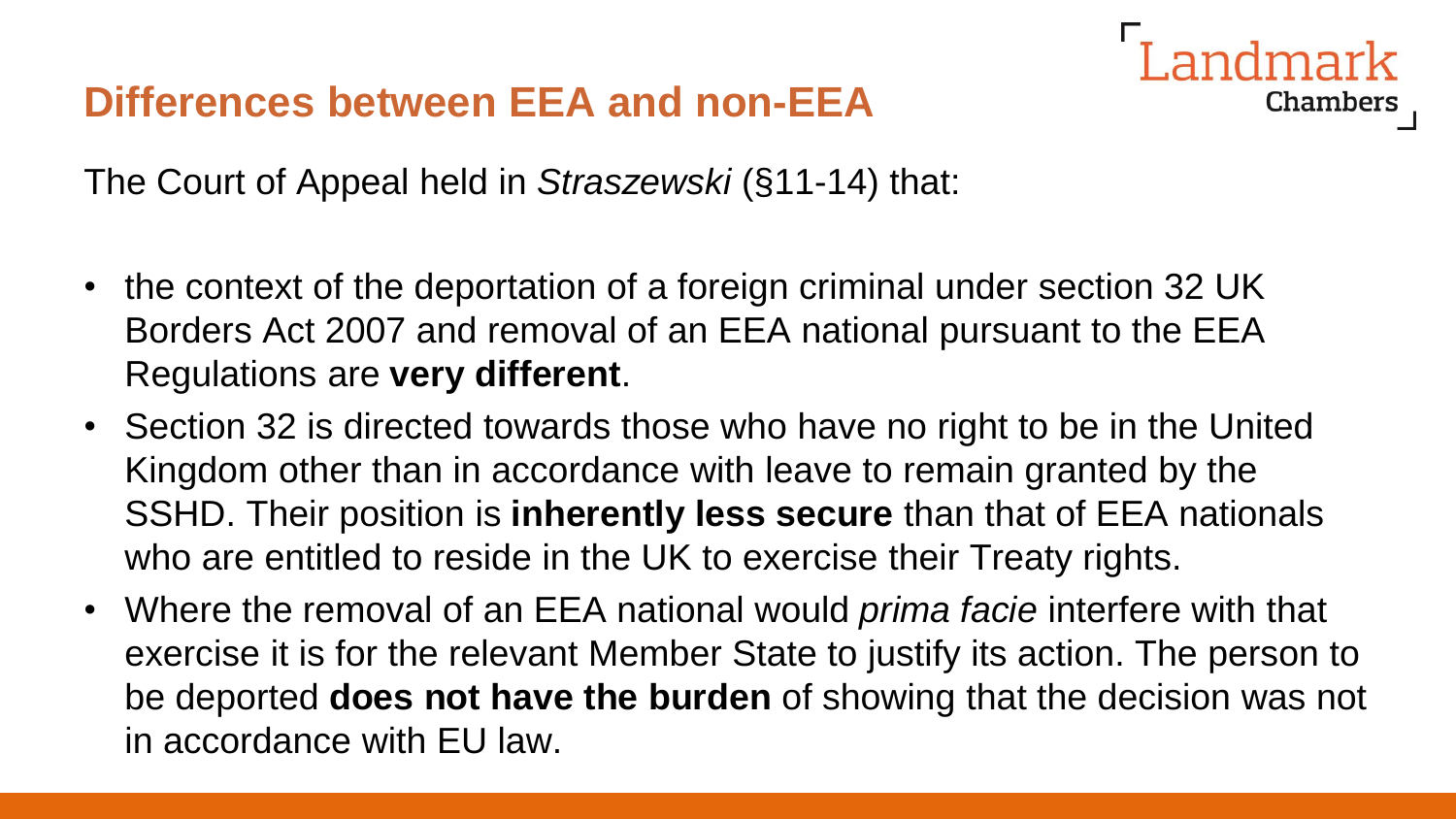# **Chambers**

• The Court of Appeal said in *Decker v SSHD* [2017] EWCA Civ 1752 (in a case where the appellant had been convicted of **immigration offences involving dishonesty**), "there was clearly **considerable room for argument** as to whether the threat he represented was 'genuine', 'present' and 'sufficiently serious'', per Hamblen LJ at §60. Further, it was highly relevant in *Decker* that the Appellant has been assessed as posing a low risk of reoffending (§60).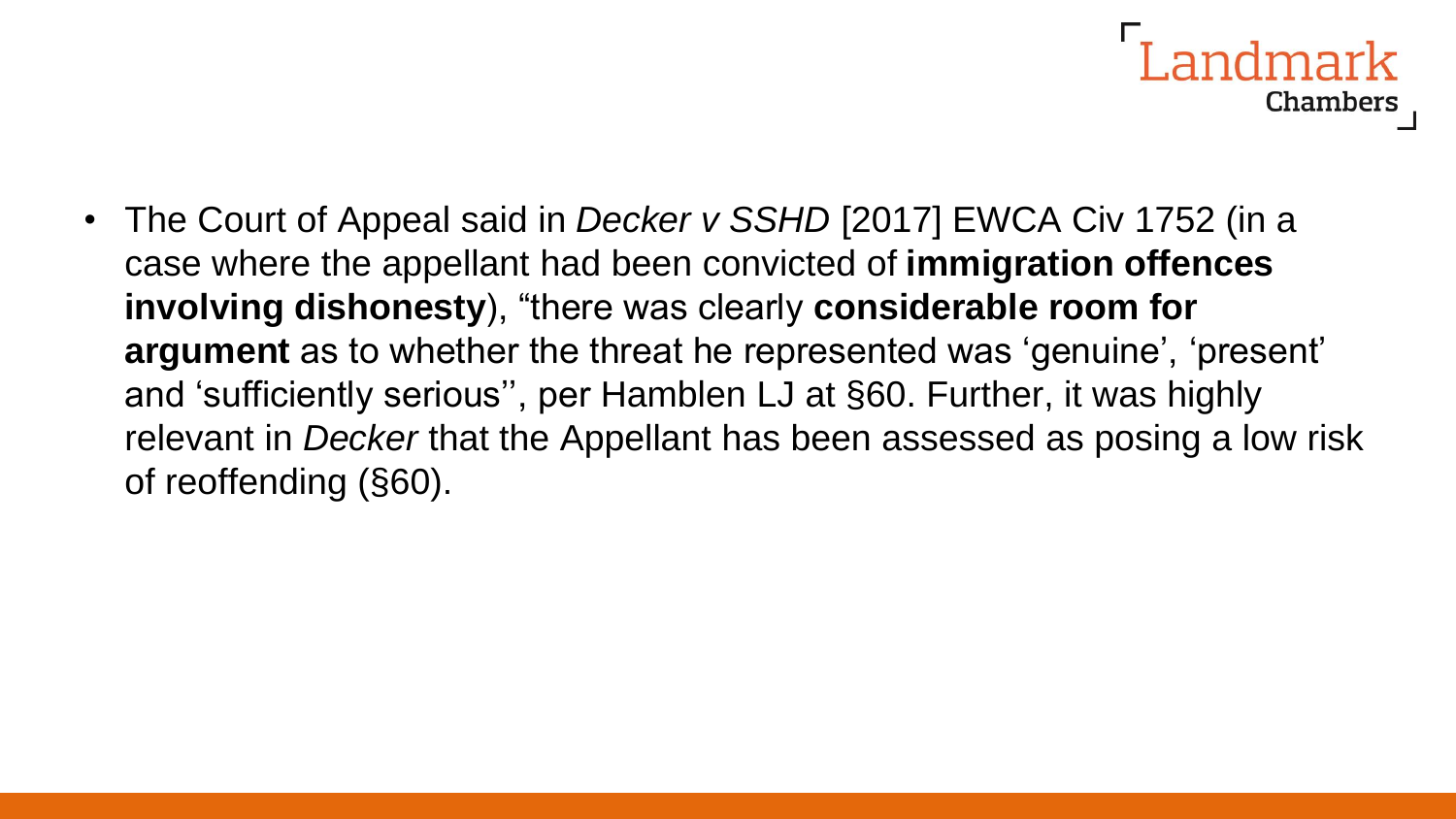### **Rehabilitation**



The Upper Tribunal in the case of *Essa (EEA: rehabilitation/integration)* [2013] UKUT 00316 (IAC) established that (§3 of the Headnote):

"3. For those who at the time of determination are or remain a present threat to public policy but where the factors relevant to integration suggest that there are **reasonable prospects of rehabilitation**, those prospects can be a **substantial relevant factor** in the proportionality balance as to whether deportation is justified. If the claimant cannot constitute a present threat when rehabilitated, and is **well-advanced in rehabilitation in a host state where there is a substantial degree of integration**, it may well very well be disproportionate to proceed to deportation."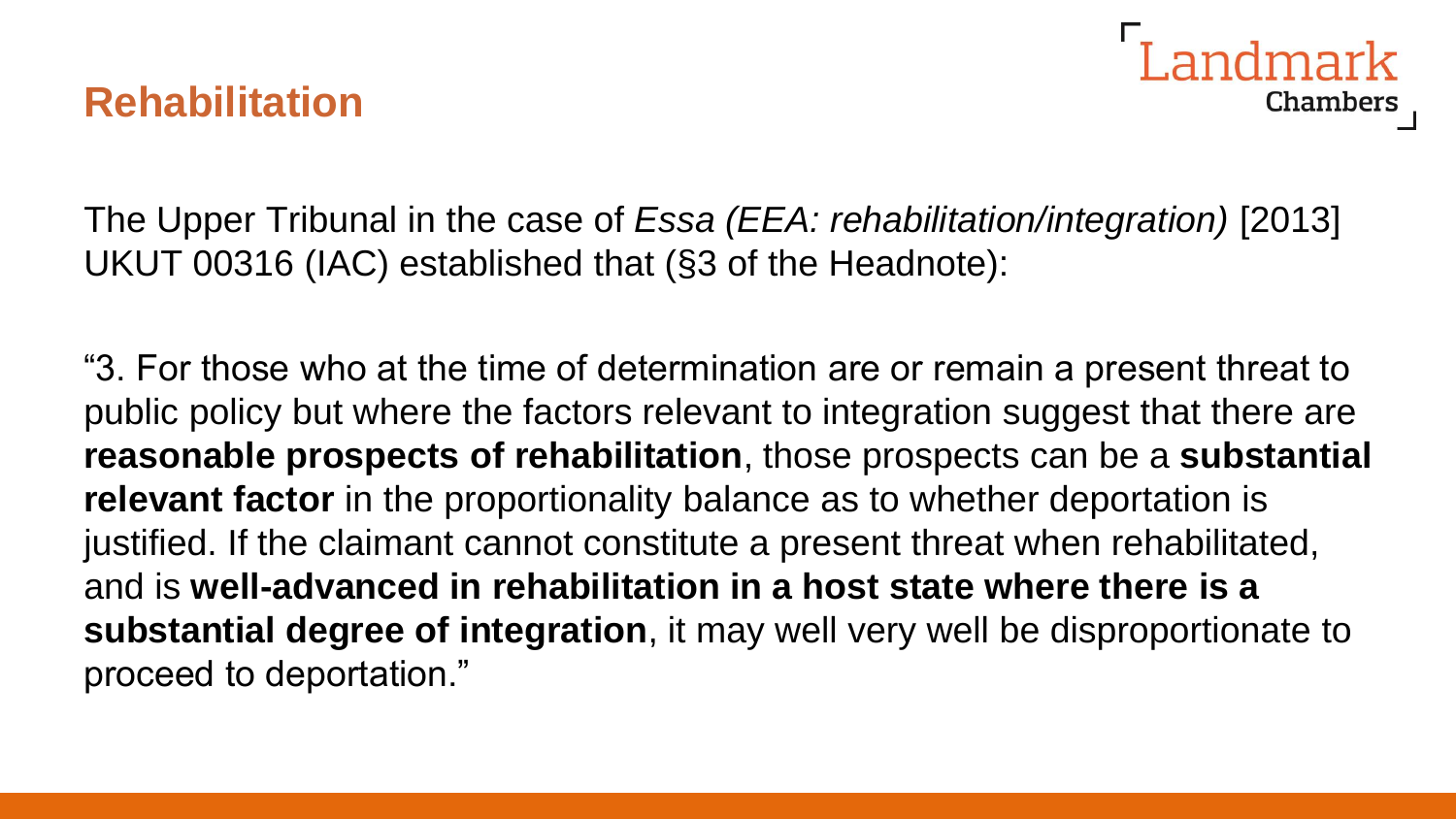### **Proportionality**



As to the meaning of the concept of proportionality, see *R (Lumsdon and others) v Legal Services Board* [2015] UKSC 41, [2015] 3 WLR (§33):

"Proportionality as a general principle of EU law involves a consideration of two questions: first, whether the measure in question is **suitable or appropriate** to achieve the objective pursued; and secondly, whether the measure is **necessary** to achieve that objective, or whether it could be attained by a **less onerous method**".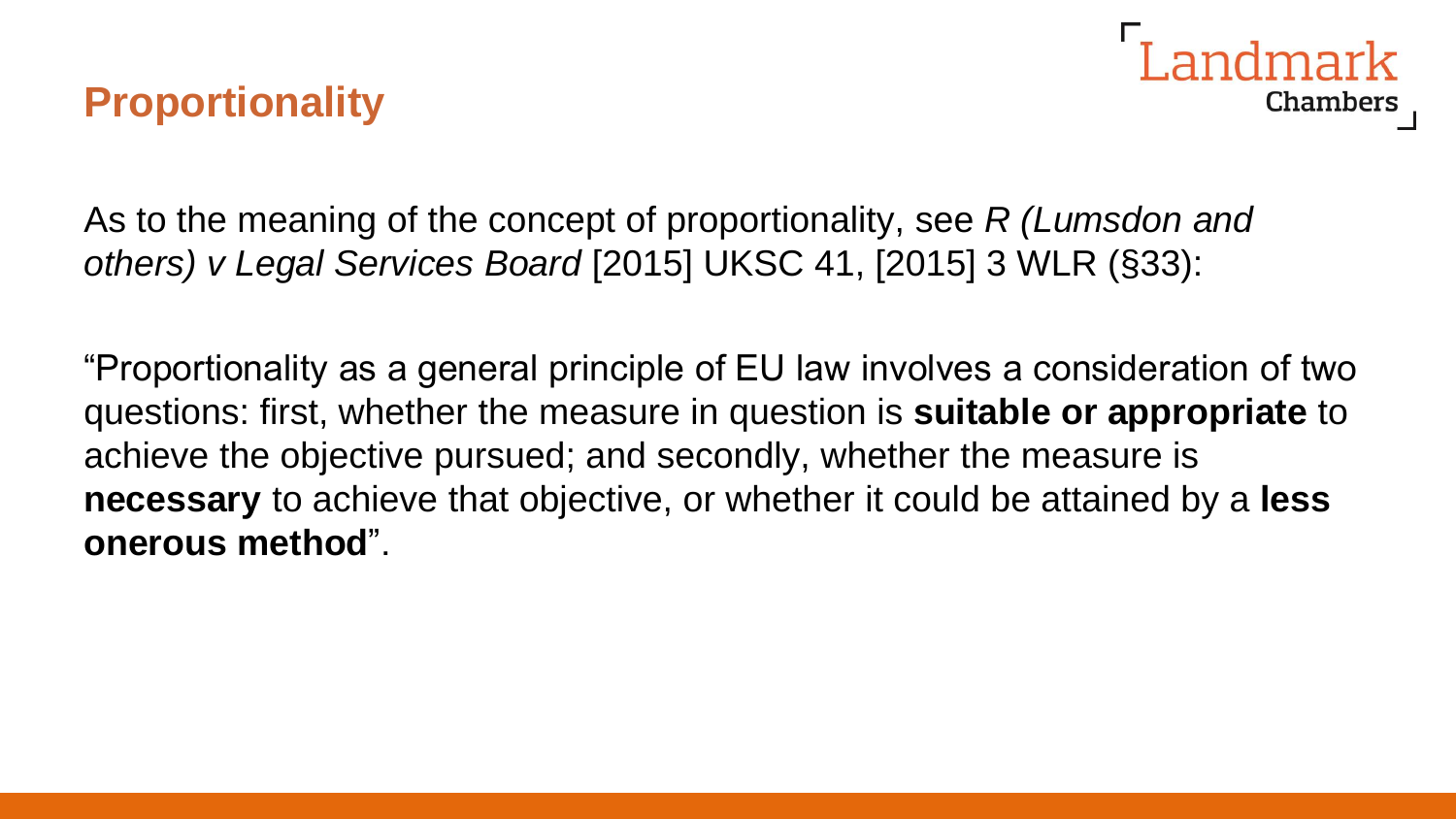### **Refugee status exclusion**



*K v Staatssecretaris van Veiligheid en Justitie (C-331/16) & HF v Belgium (C-366/16)* [2018] 3 C.M.L.R. 26 (2 May 2018)

• "the fact that the person concerned had been the subject, in the past, of a decision excluding him from refugee status **did not automatically permit** the finding that the mere presence of that person in the territory of the host Member State constituted a genuine, present and sufficiently serious threat affecting one of the fundamental interests of society. A **case-by-case assessment** was necessary before a measure based on grounds of public policy or public security was adopted."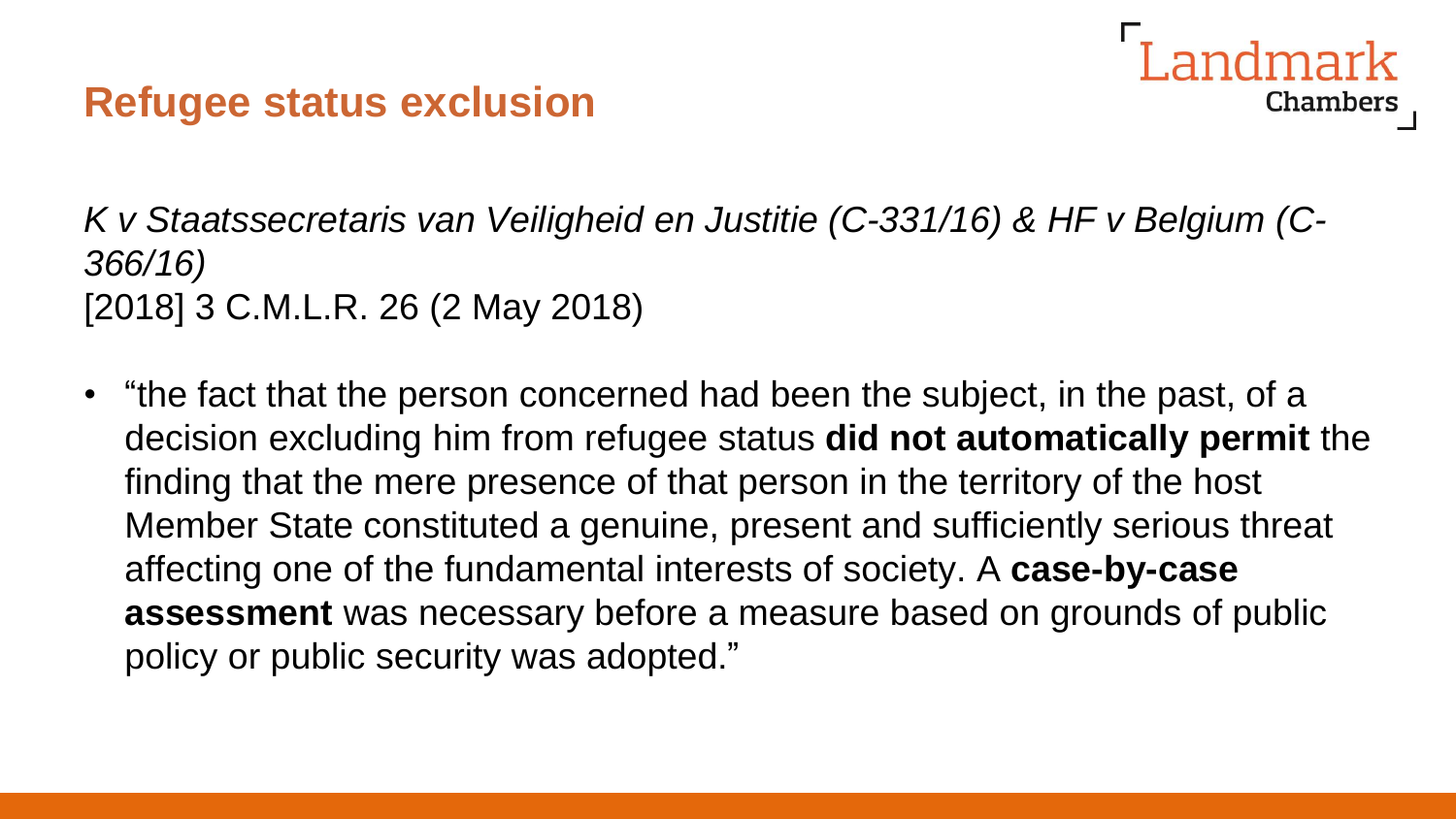### **Refugee status exclusion**

**Landmark Chambers** 

Relevant factors:

- **the findings of fact in the decision to exclude that individual from refugee status** and the factors on which that decision was based, particularly:
	- the **nature and gravity of the crimes** or acts that he was alleged to have committed,
	- the **degree of his individual involvement** in them,
	- whether there were any grounds for excluding criminal liability, and
	- whether or not he had been convicted.
- the **time that had elapsed** since the date when the crimes or acts were allegedly committed
- the individual's **subsequent conduct**, particularly in relation to whether that conduct revealed the **persistence in him** of a disposition hostile to the fundamental values of the EU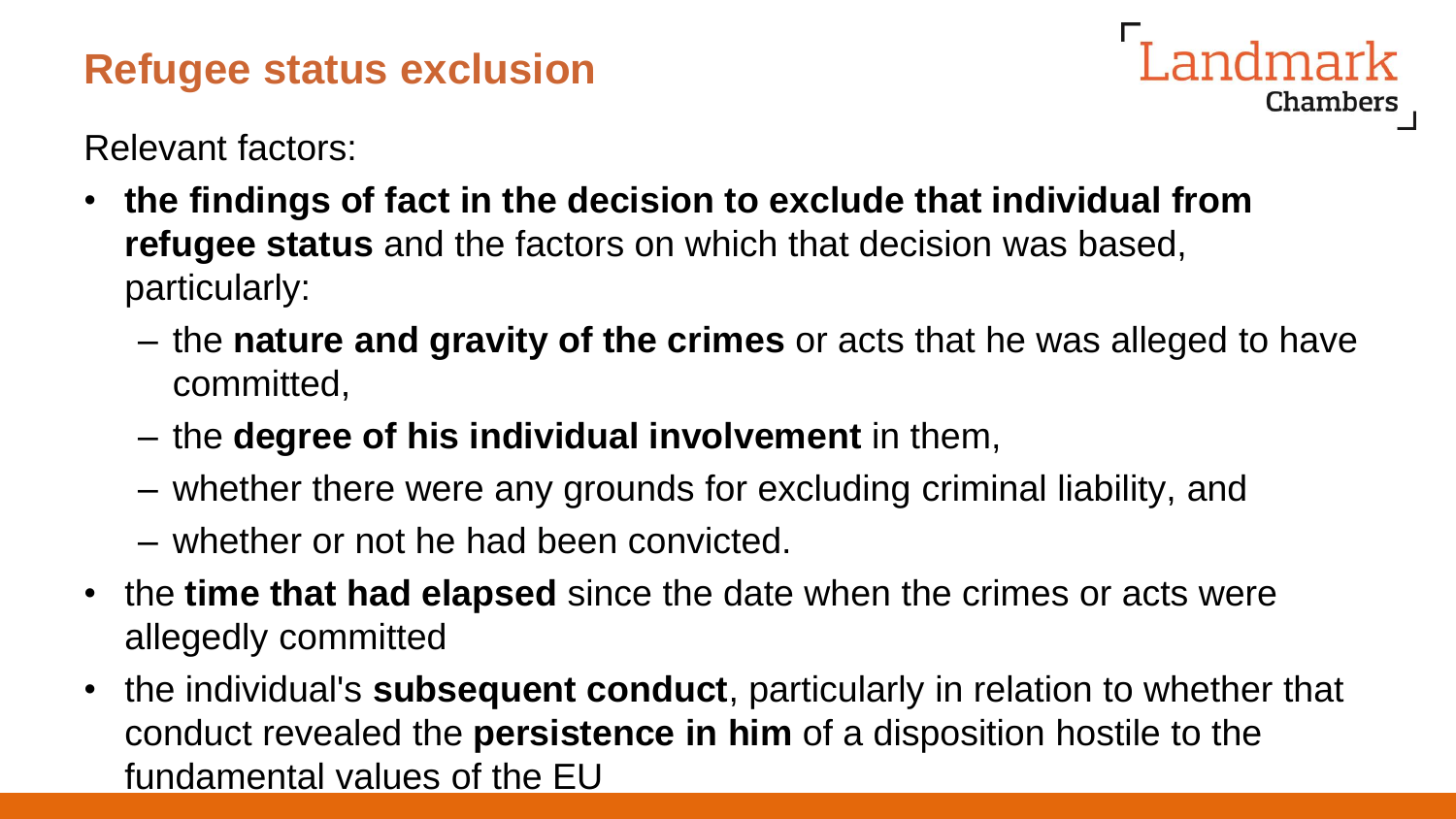### **Suspensive effect**

- andmark **Chambers**
- Appeals against **administrative removal** (regulation 23(6)(a) or (c)) will have **suspensive effect**, but not appeals against removal on public policy/public security grounds: see regulation 40(3).
- Where a decision has been taken to remove on public policy/public security grounds, the SSHD can certify that, despite the appeals process not having been begun or not having been finally determined, removal pending the outcome of an appeal would **not be unlawful under section 6** of the Human Rights Act 1998: regulation 33(2).
- The grounds upon which the Secretary of State may certify a removal include (in particular) that the person would not, before the appeal is finally determined, face a **real risk of serious irreversible harm** if removed to the country or territory to which the person is proposed to be removed.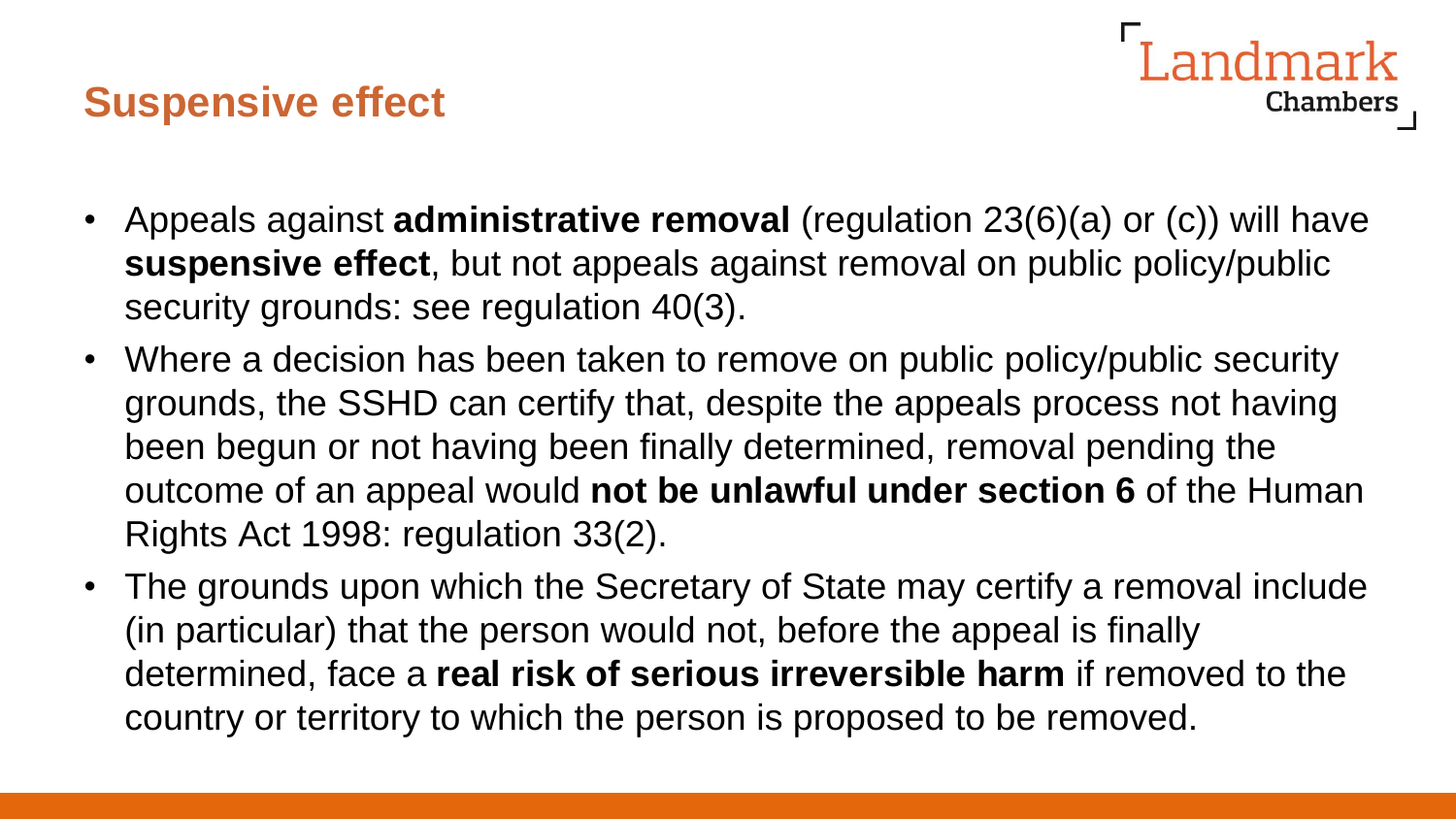

(4) If P applies to the appropriate court or tribunal (whether by means of judicial review or otherwise) for an **interim order to suspend enforcement** of the removal decision, P may not be removed from the United Kingdom until such time as the decision on the interim order has been taken, except—

(a) where the removal decision is based on a previous judicial decision;

(b) where P has had previous access to judicial review; or

(c) where the removal decision is based on imperative grounds of public security.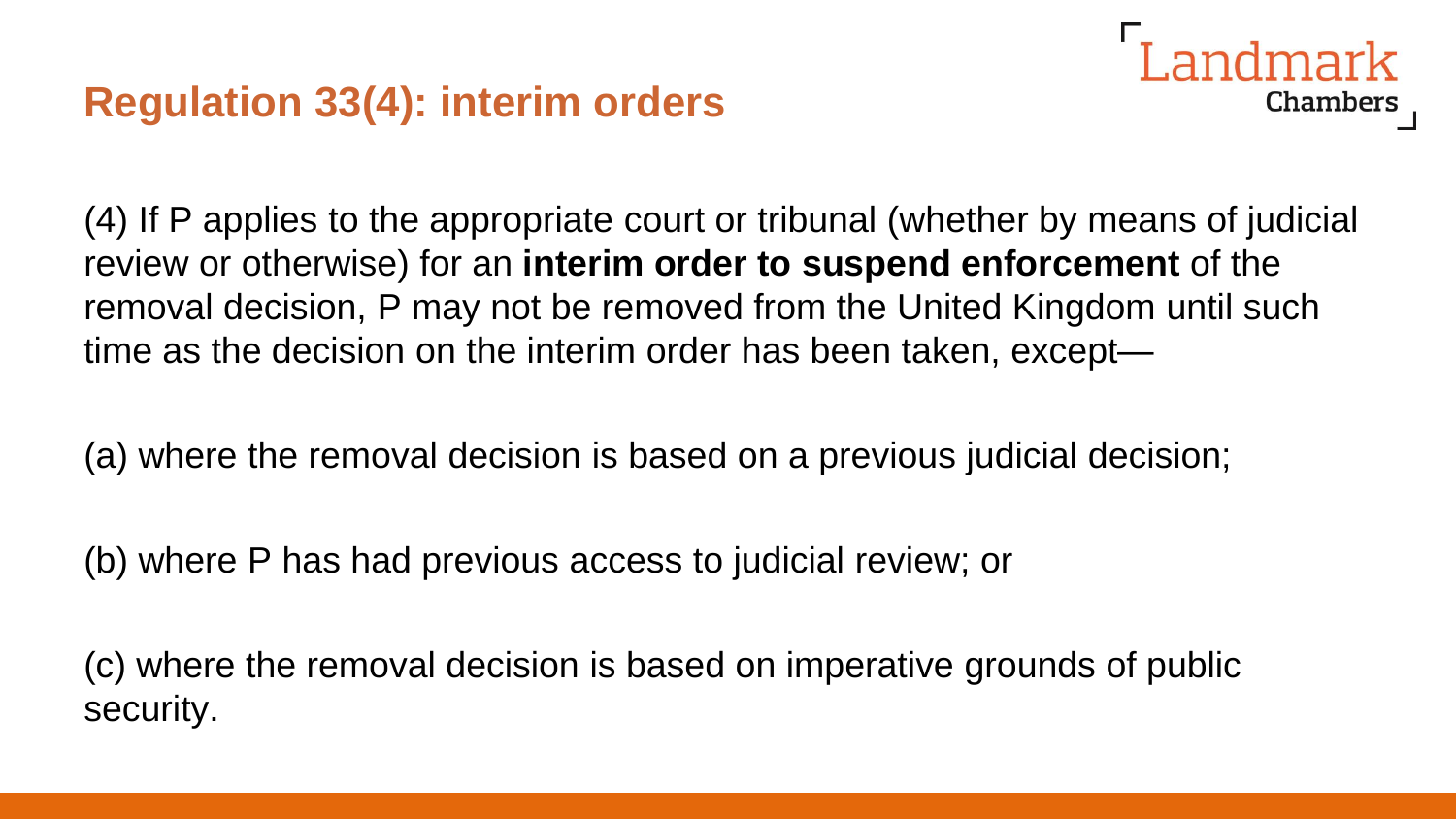### **Temporary admission: regulation 41**

• For those deported on public policy grounds pending their appeal, there is an option to apply to the SSHD for **temporary admission to the UK to attend an appeal hearing**.

I andmark

**Chambers** 

• Regulation 41(3):

The Secretary of State must grant P permission, except when P's appearance may cause **serious troubles** to public policy or public security.